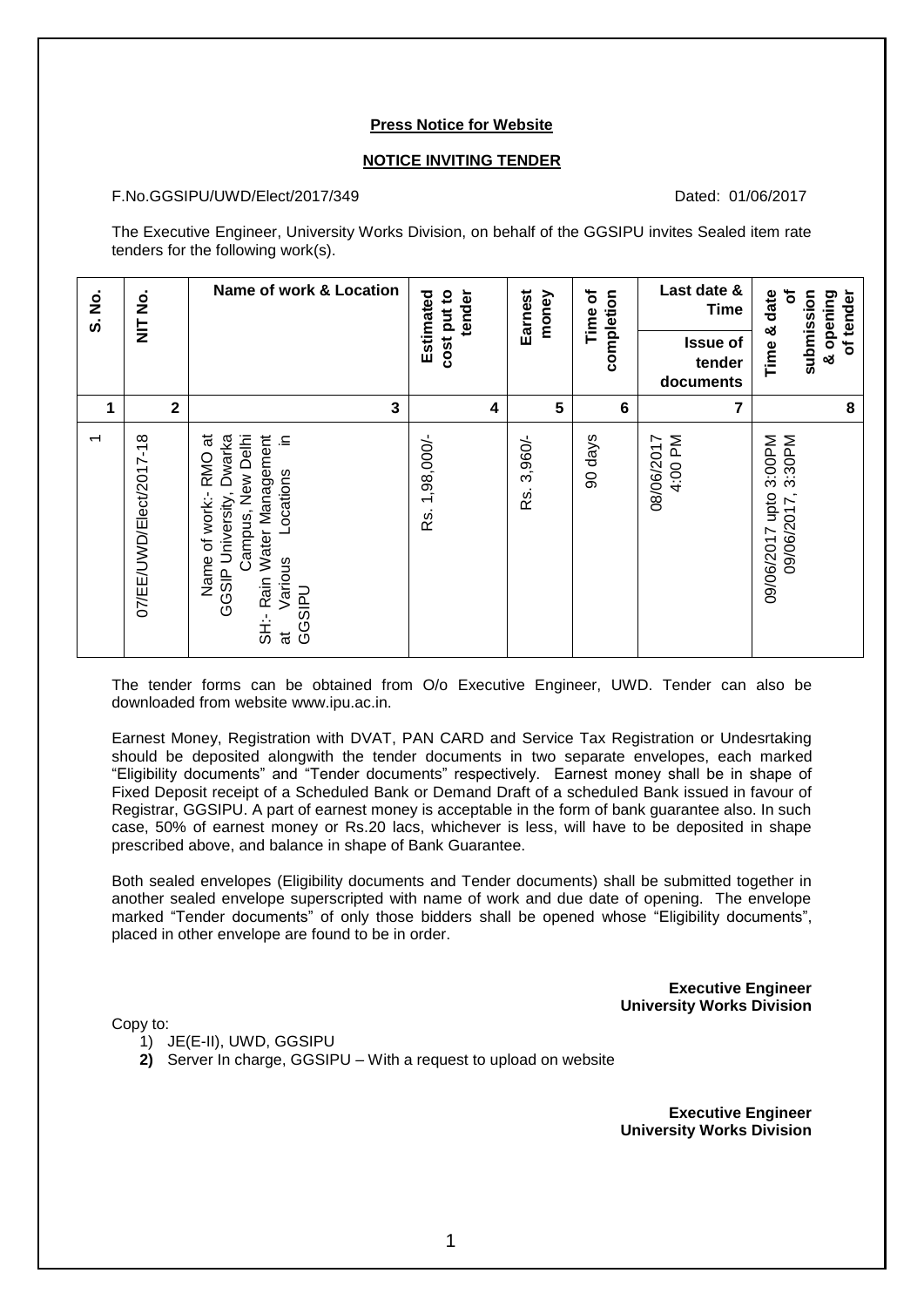

## **GURU GOBIND SINGH INDRAPRASTHA UNIVERSITY**

## **Tender Document**

|                           | Name of Work: RMO at GGSIP University, Dwarka<br>Campus, New Delhi |  |  |  |  |  |
|---------------------------|--------------------------------------------------------------------|--|--|--|--|--|
| Sub Head:                 | Rain Water Management at Various<br><b>Locations in GGSIPU</b>     |  |  |  |  |  |
| <b>Executive Engineer</b> |                                                                    |  |  |  |  |  |

**University Works Division Ground Floor, Library Block, GGSIPU, Sector- 16C, Dwarka, New Delhi – 110078 Contact : 25302291**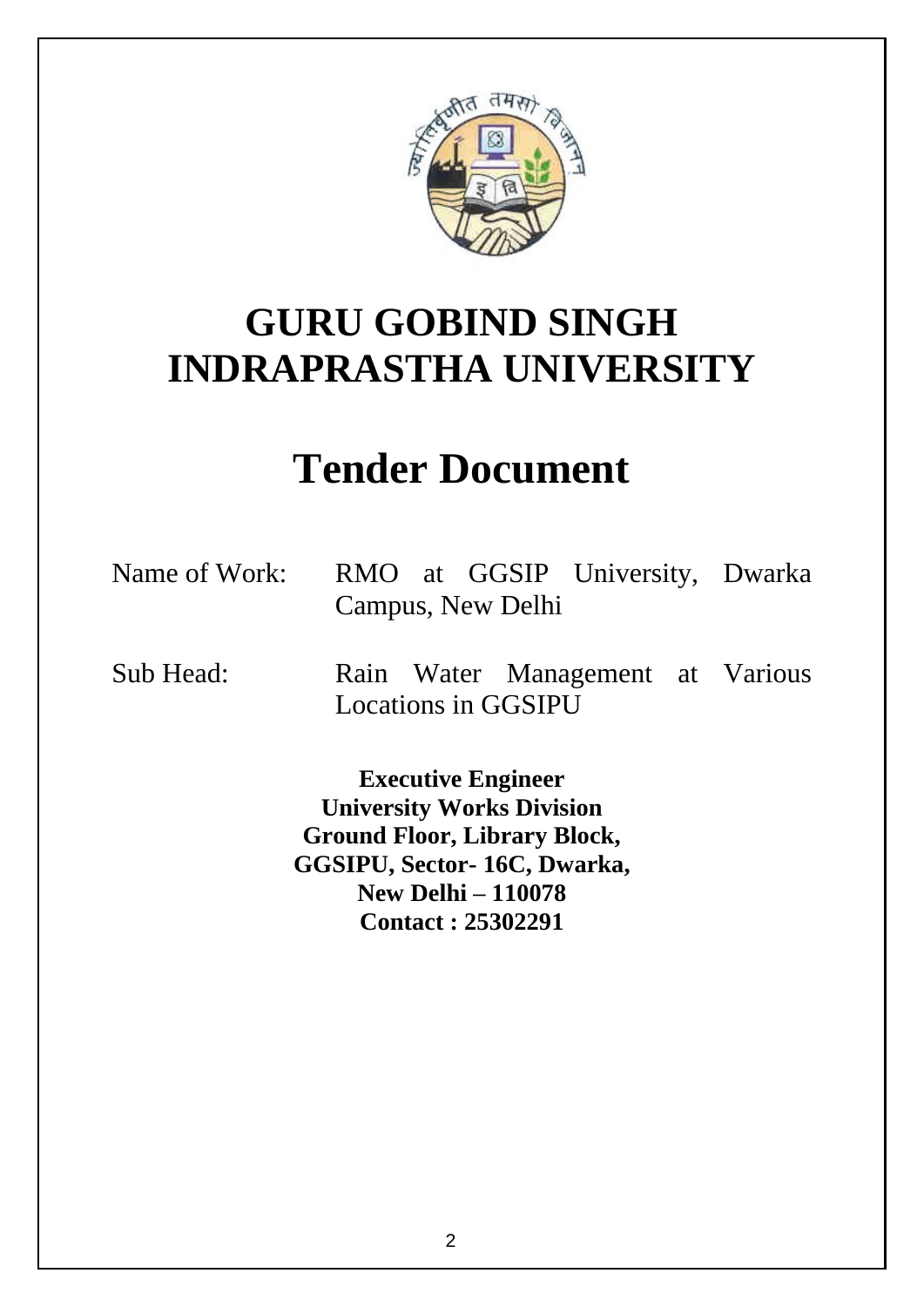## **Volume - I**

## **General Conditions Special Conditions Particular Specification**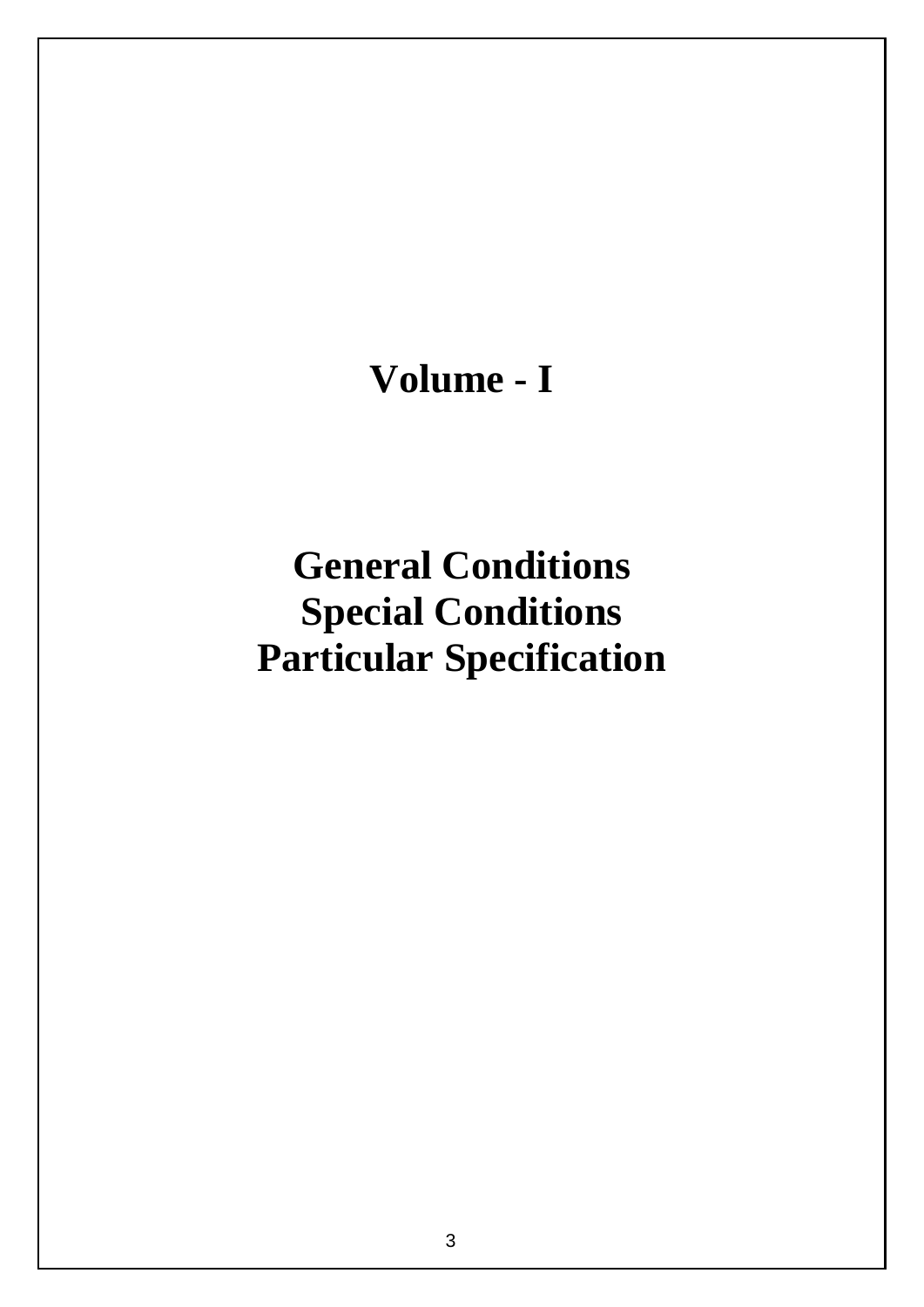### **INDEX**

Name of Work: RMO at GGSIP University, Dwarka Campus, New Delhi

Sub Head: **Rain Water Management at Various Locations in GGSIPU** 

| S.No. | <b>Description</b>                                                                   | Page Nos. |
|-------|--------------------------------------------------------------------------------------|-----------|
| 1.    | Notice Inviting Tender for Website                                                   | 1         |
| 2.    | Notice Inviting Tender                                                               | $5 - 8$   |
| 3.    | <b>Integrity Pact</b>                                                                | $9 - 15$  |
| 4.    | Letter of submission                                                                 | $16-17$   |
| 5.    | <b>General Rules and Directions</b>                                                  | 18-20     |
| 6.    | <b>Conditions of Contract</b>                                                        | $21 - 23$ |
| 7.    | Form of Performance Security and Earnest Money Deposit-Bank<br><b>Guarantee Bond</b> | 24-27     |
| 8.    | Proforma of Schedules A to F                                                         | 28-30     |
| 9.    | Special Conditions & Technical Specifications                                        | 31-34     |
| 10.   | <b>Schedule of Quantities</b>                                                        | $35 - 36$ |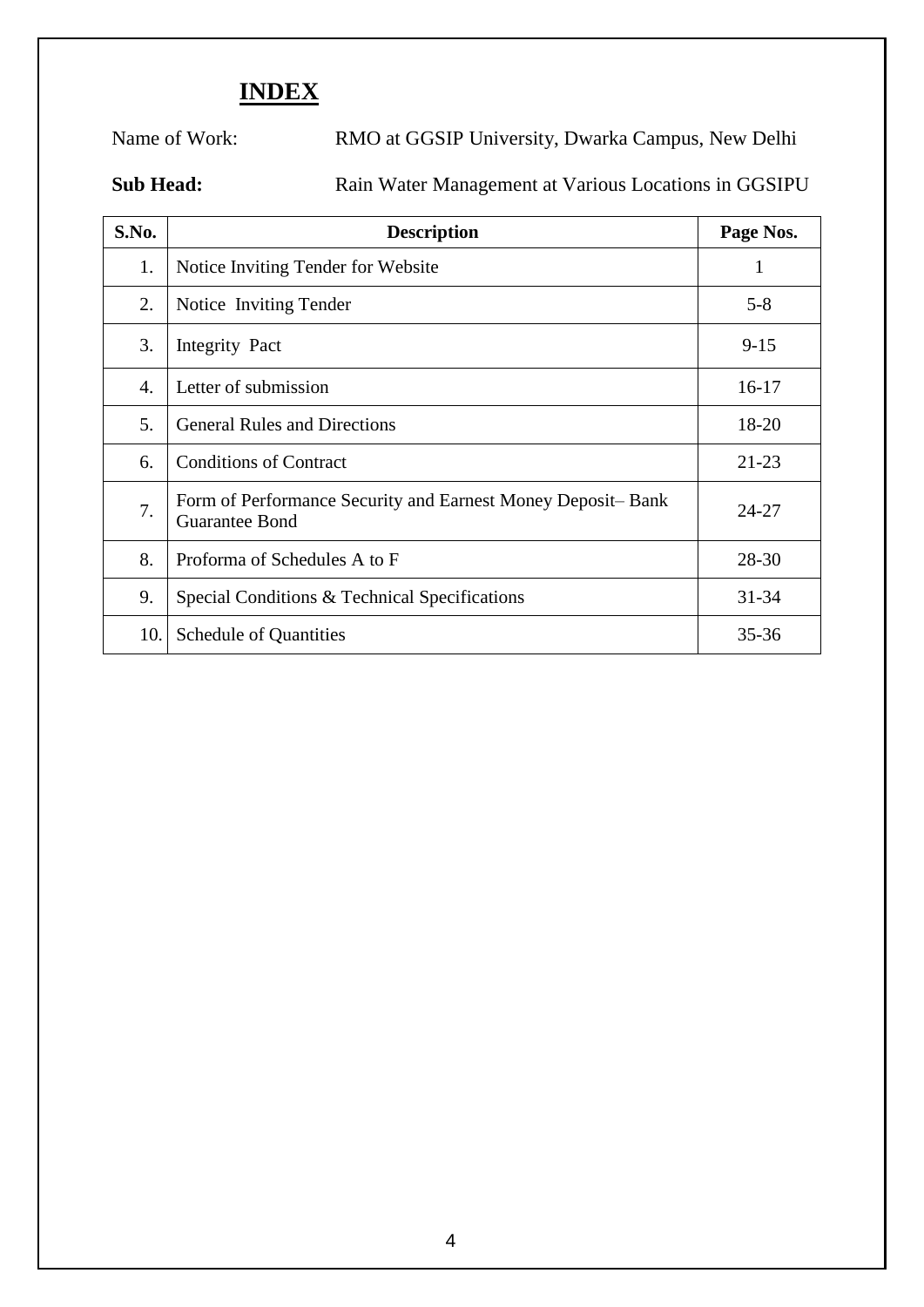#### *NOTICE INVITING TENDER*

1. The Executive Engineer, University Works Division, on behalf of the GGSIPU invites Sealed item rate tenders from agencies dealing in rain water management for the work of:-

Name of Work: RMO at GGSIP University, Dwarka Campus, New Delhi

**Sub Head:** Rain Water Management at Various Locations in GGSIPU

The enlistment of the contractors should be valid on the last date of sale of tenders.

In case only the last date of sale of tender is extended, the enlistment of contractor should valid on the original date of sale of tenders.

In case both the last date of receipt of application and sale of tenders are extended, the enlistment of contractor should be valid on either of the two dates i.e. original date of sale of tender or on the extended date of sale of tenders.

- 2. The work is estimated to cost **Rs. 1,98,000/-.** This estimate, however, is given merely as a rough guide.
- 3. Agreement shall be drawn with the successful tenderer on prescribed Form No. C.P.W.D. 8 . Tenderer shall quote his rates as per various terms and conditions of the said form which will form part of the agreement.
- 4. Tender documents consisting of plans, specifications, the schedule of quantities of the various classes of work to be done and the set of terms & conditions of contract to be complied with by the contractor whose tender may be accepted and other necessary documents can be seen in the office of the EE/UWD between hours of 11:00 AM to 4:00 PM from **01/06/2017 to 07/06/2017** all working days except on Saturday, Sunday and Public Holidays. Tender is also available on website www.ipu.ac.in.
- 5. Desirous agencies may obtain tender document on request in writing from University Works Division, Ground Floor, Library Block, GGSIPU, Dwarka, New Delhi – 110078 on any working day between 1000 Hrs. (IST) to 1500 Hrs. (IST) up to **08/06/2017.** Tenders can also be downloaded from the website [www.ipu.ac.in](http://www.ipu.ac.in/).

Applications for issue of forms shall be received by **08/06/2017** (11:00 AM) and tender documents shall be issued by **08/06/2017** (4:00 PM).

6. Agencies fulfilling the above criteria mentioned at Sl. 1 may submit the tender documents along with Earnest Money **Rs.3,960/- (Rupees Three Thousand Nine Hundred Sixty Only)** in the shape of fixed deposit receipt of a scheduled bank or demand draft of a scheduled bank issued in favour of Registrar, GGSIPU. **50%** of earnest money or **Rs.20,00,000/-,** whichever is less will have to be deposited in the shape prescribed above and balance amount of the earnest money can be accepted in the form of Bank Guarantee issued by scheduled bank having validity of 6 months or more from the last date of receipt of tenders.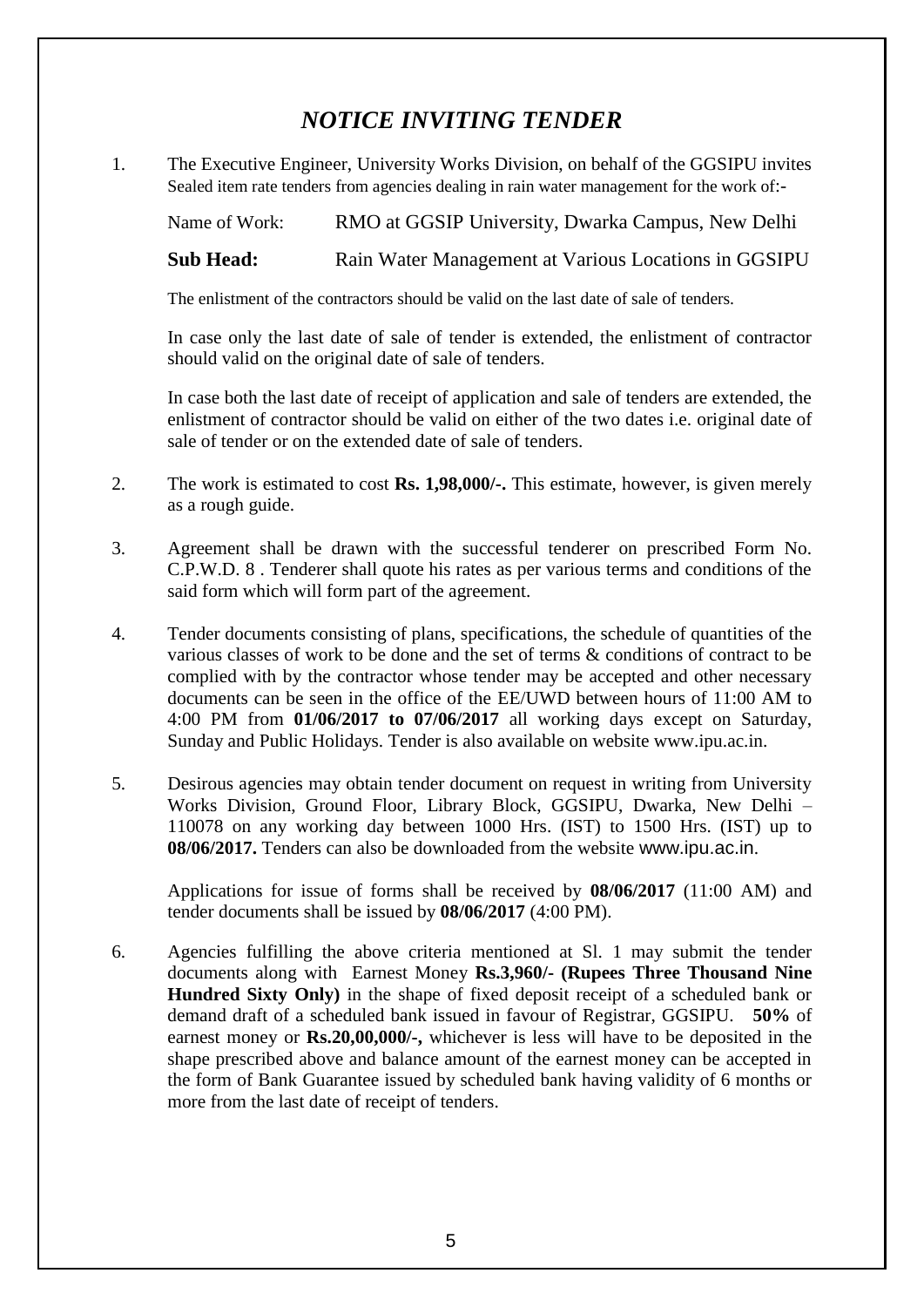- 7. The tender shall be submitted as under.
	- 1.) **Envelop-1** (Superscribed as "Eligibility documents" on the envelop) :- This will consist of following documents.
		- **a)** EMD
		- **b)** Attested copy of PAN card.
		- **c)** Attested copy of valid DVAT registration.
		- **d)** Copy of VAT return, filed up to last quarter.
		- **e)** Copy of Service Tax Registration or undertaking to obtain service tax Registration
	- 2.) **Envelop**  $-2$  (Superscribed as "Tender documents" on the envelop) :- This will consists of Tender Documents with duly filled financial bid.

 Both the envelopes shall be submitted together in another sealed envelope with the name of work and due date of opening written on envelope, which will be received by the EE/UWD upto 3:00 PM on **09/06/2017** and will be opened by him or his authorized representative in his office on the same day at 3:30PM. The envelope marked "Tender" of only those tenderers shall be opened, whose Eligibility documents, placed in the separate envelope, are found to be in order.

- 8. The time allowed for carrying out the work will be **90 days** from the date of start as defined in Schedule "F" or from the first date of handing over of site, whichever is later, in accordance with phasing, if any, indicated in the tender documents.
- 9. The site of work is available.
- 10. Last date for submission of tender document is **09/06/2017 upto 15.00 Hrs**.
- 11. The Contractor whose tender is accepted, will be required to furnish performance guarantee of 5% (Five Percent) of the tendered amount within the period specified in Schedule F. This guarantee shall be in the form of Banker"s Cheque of any scheduled bank/Demand Draft of any scheduled bank/Pay order of any scheduled bank (in case guarantee amount is less than **Rs.1,00,000/-**) or Fixed Deposit Receipts of any Schedule Bank or in the form of an irrevocable bank guarantee bond of any scheduled nationalized bank in accordance with the form prescribed.
- 12. The description of the work is as follows:

Name of work: RMO at GGSIP University, Dwarka Campus, New Delhi **Sub Head:** Rain Water Management at Various Locations in GGSIPU

13. Copies of other drawings and documents pertaining to the works will be open for inspection by the tenderers at the office of Executive Engineer, UWD. Tenderers are advised to inspect and examine the site and its surroundings and satisfy themselves the form and nature of the site, the means of access to the site, the accommodation they may require and before submitting their tenders and in general shall themselves obtain all necessary information as to risks, contingencies and other circumstances which may influence or affect their tender. A tenderer shall be deemed to have full knowledge of the site whether he inspects it or not and no extra charges consequent on any misunderstanding or otherwise shall be allowed. The tenderer shall be responsible for arranging and maintaining at his own cost all materials, tools & plants,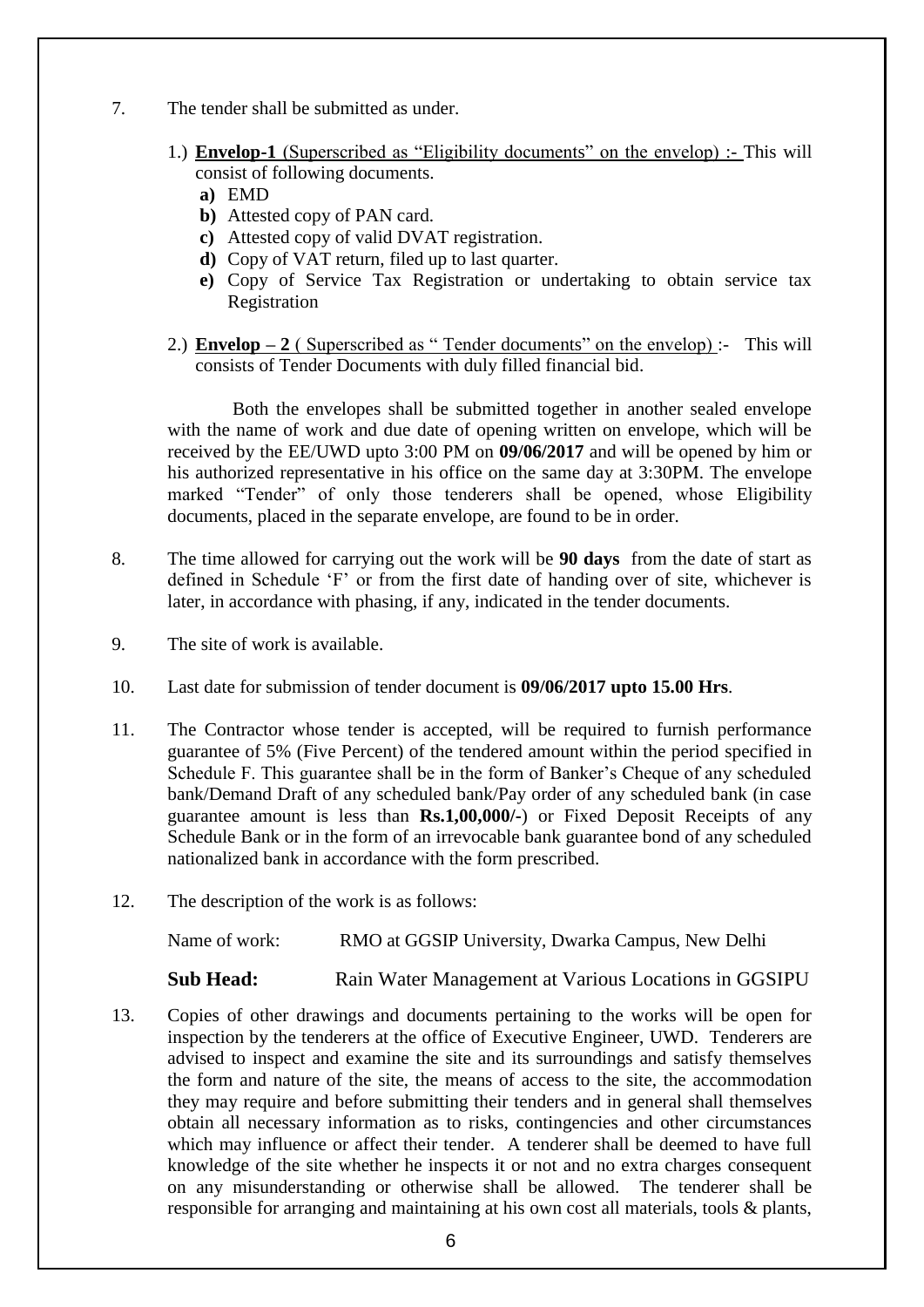water, electricity, access, facilities for workers and all other services required for executing the work unless otherwise specifically provided for in the contract document. Submission of a tender by tenderer implies that he has read this letter and all other contract documents and has made himself aware of the scope and specifications of the work to be done and of conditions and rates at which stores, tools and plant, etc. will be issued to him by the GGSIPU and local conditions and other factors having a bearing on the execution of the work.

- 14. The competent authority on behalf of the GGSIPU does not bind itself to accept the lowest or any other tender and reserves to itself the authority to reject any or all the tenders received without assigning any reason. All tenders in which any of the prescribed condition is not fulfilled or any condition including that of conditional rebate is put forth by the tenderer shall be summarily rejected.
- 15. Canvassing whether directly or indirectly, in connection with tenders is strictly prohibited and the tenders submitted by the contractors who resort to canvassing will be liable to rejection.
- 16. The competent authority on behalf of GGSIPU reserves to himself the right of accepting the whole or any part of the tender and the tenderer shall be bound to perform the same at the rate quoted.
- 17. The Contractor shall not permitted to tender for works in the UWD responsible for award and execution of contracts, in which his near relative is posted as Divisional Accountant or as an officer in any capacity between the grades of Superintending Engineer and Junior Engineer (both inclusive). He shall also intimate the names of persons who are working with him in any capacity or are subsequently employed by him and who are near relatives to any officer in the GGSIPU. Any breach of this condition by the contractor would render him liable to be removed from the approved list of contractors of this Department.
- 18. The tender for the works shall remain open for acceptance for a period of (90) Ninety days from the date of opening of tenders/ninety days from the date of opening of financial bid in case tenders are invited on 2/3 envelope system. If any tenderer withdraws his tender before the said period or issue of letter of acceptance, whichever is earlier, or makes any modifications in the terms and conditions of the tender which are not acceptable to the GGSIPU, then the GGSIPU shall, without prejudice to any other right or remedy, be at liberty to forfeit **50%** of the said earnest money as aforesaid. Further, the tenderer shall not be allowed to participate in the re tendering process of the work.
- 19. This notice inviting Tender shall form a part of the contract document. The successful tenderer/contractor, on issue of letter of Commencement of work by the Accepting Authority, shall, within 15 days from the stipulated date of start of the work, sign the contract consisting of: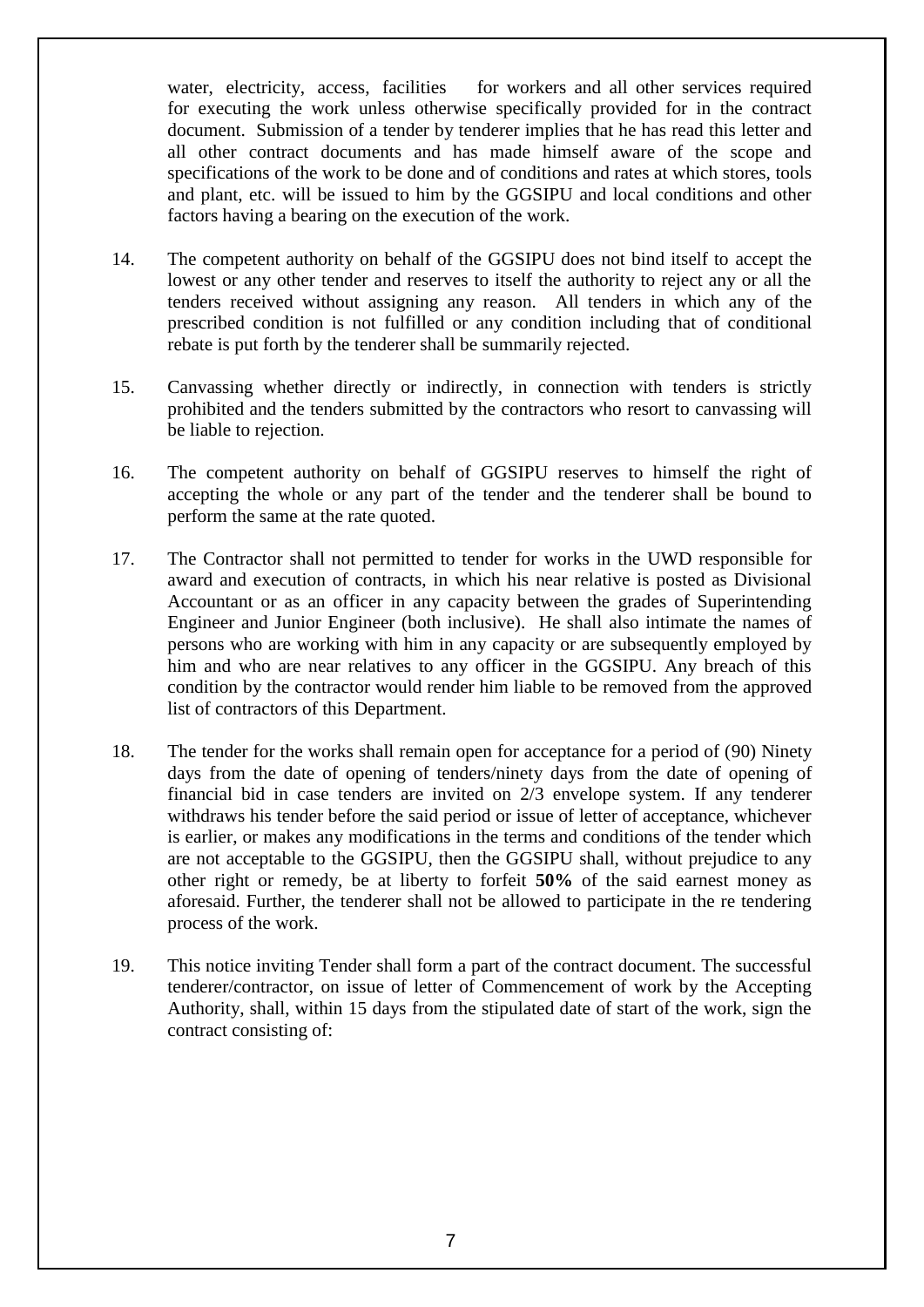- a) Notice inviting tender, Tender document including Schedule of Quantities, Contract clauses, Special conditions, particular specifications and drawings, if any, forming part of the tender document as issued at the time of invitation of tender and acceptance thereof together with any correspondence leading thereto.
- b) Standard Contract form 8 of 2014 alongwith up to date correction slips.

The terms and conditions of this tender document shall have precedence over the corresponding provisions of GCC 2014.

20. The GGSIPU reserve the right to reject any or all prospective applications without assigning any reason and to restrict the list of contractors to any number deemed suitable by it.

> **Executive Engineer University Works Division**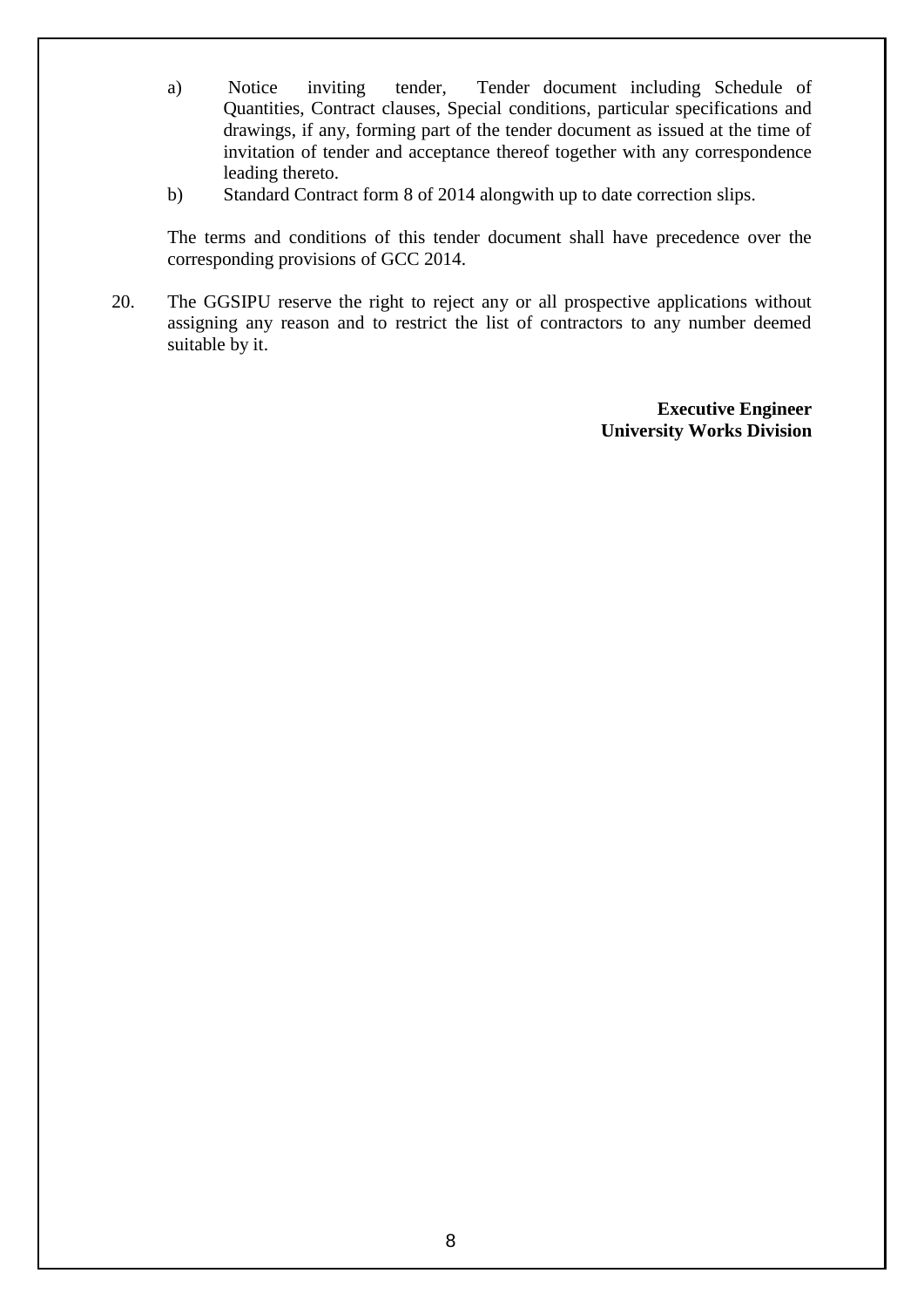#### **INTEGRITY PACT**

 $\overline{\phantom{a}}$  , where  $\overline{\phantom{a}}$  $\overline{\phantom{a}}$  , where  $\overline{\phantom{a}}$  $\overline{\phantom{a}}$  , where  $\overline{\phantom{a}}$ 

To

Sub: NIT No. 07/EE/UWD/Elect/2017-18 for the work "RMO at GGSIP University, Dwarka Campus, New Delhi. SH: - Rain Water Management at Various Locations in GGSIPU

Dear Sir,

It is here by declared that GGSIPU is committed to follow the principle of transparency, equity and competitiveness in public procurement.

The subject Notice Inviting Tender (NIT) is an invitation to offer made on the condition that the Bidder will sign the integrity Agreement, which is an integral part of tender/bid documents, failing which the tenderer/bidder will stand disqualified from the tendering process and the bid of the bidder would be summarily rejected.

This declaration shall form part and parcel of the Integrity Agreement and signing of the same shall be deemed as acceptance and signing of the Integrity Agreement on behalf of the GGSIPU.

Yours faithfully

Executive Engineer (University Works Division)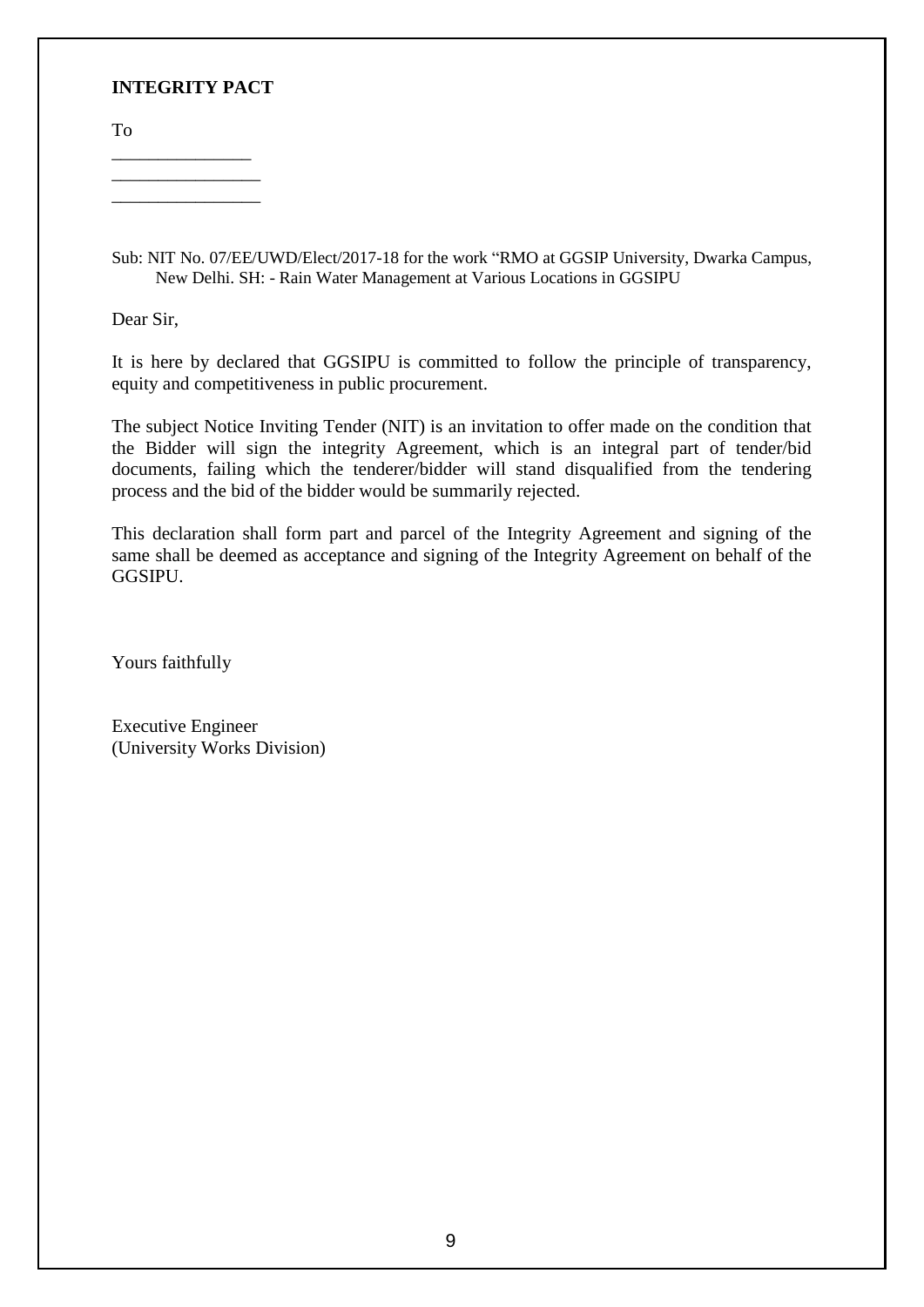#### **INTEGRITY PACT**

To

Executive Engineer, GGSIPU, Sector 16C Dwarka, New Delhi-78

Sub: RMO at GGSIP University, Dwarka Campus, New Delhi.<br>SH: Rain Water Management at Various Locations in GGSIPU

Rain Water Management at Various Locations in GGSIPU

Dear Sir,

I/We acknowledge that GGSIPU is committed to follow the principles thereof as enumerated in the Integrity Agreement enclosed with the tender/bid document.

I/We agree that the Notice Inviting Tender (NIT) is an invitation to offer made on the condition that I/We will sign the enclosed Integrity Agreement, which is an integral part of tender documents, failing which I/We will stand disqualified from the tendering process. I/We acknowledge that THE MAKING OF THE BID SHALL BE REGARDED AS AN UNCONDITIONAL AND ABSOLUTE ACCEPTANCE of this condition of the NIT.

I/We confirm acceptance and compliance with the Integrity Agreement in letter and spirit and further agree that execution of the said Integrity Agreement shall be separate and distinct from the main contract, which will come into existence when tender/bid is finally accepted by GGSIPU. I/We acknowledge and accept the duration of the Integrity Agreement, which shall be in the line with Article 1 of the enclosed Integrity Agreement.

I/We acknowledge that in the event of my/our failure to sign and accept the Integrity Agreement, while submitting the tender/bid, GGSIPU shall have unqualified, absolute and unfettered right to disqualify the tenderer/bidder and reject the tender/bid is accordance with terms and conditions of the tender/bid.

Yours Faithfully

(Duly authorized signatory of the Bidder)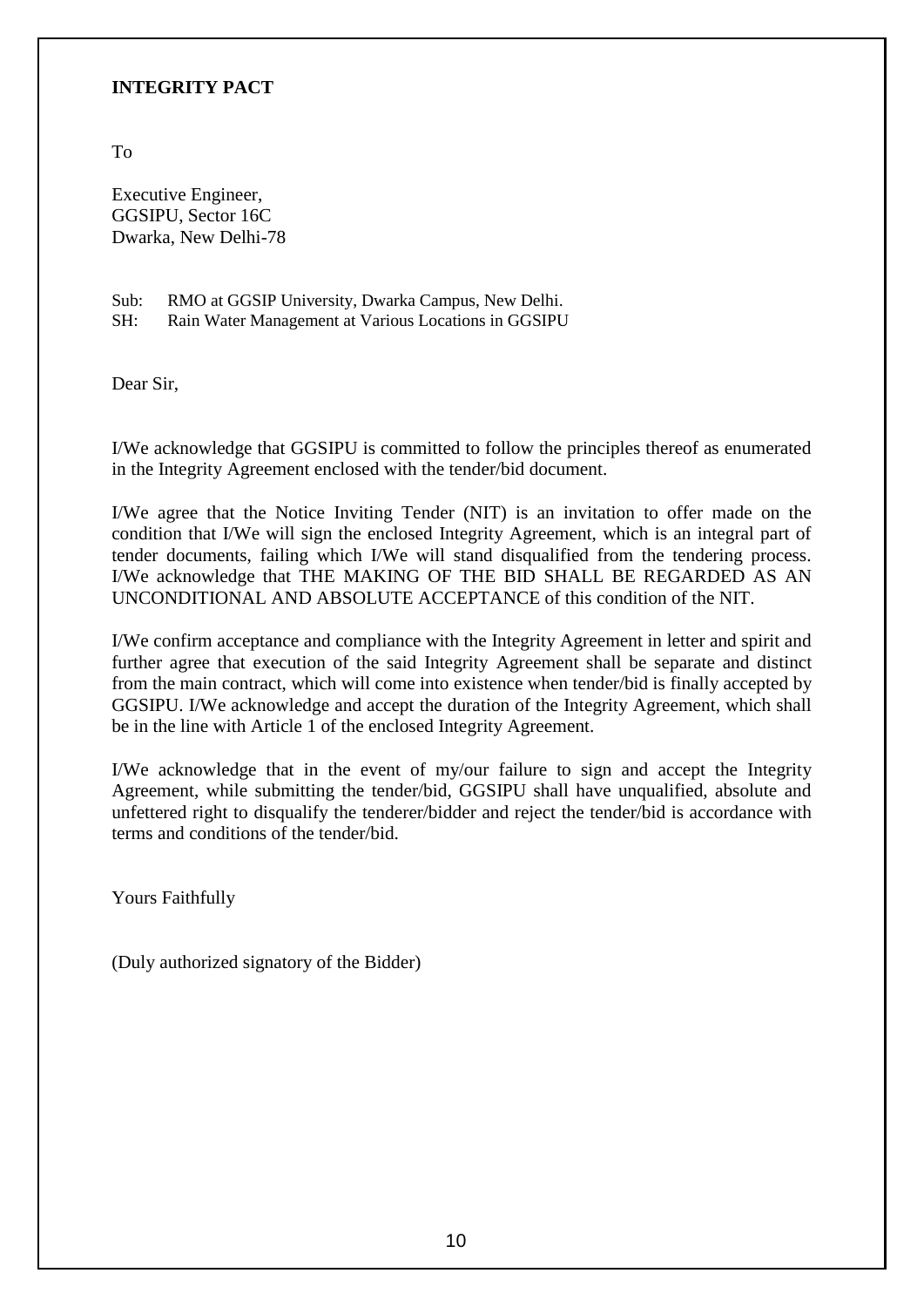#### **INTEGRITY PACT**

#### **INTEGRITY AGREEMENT**

THIS Integrity Agreement is made at \_\_\_\_\_\_\_\_\_ on this \_\_\_\_\_\_\_\_\_\_\_\_day of \_\_\_\_\_\_\_20\_\_\_\_\_

#### **BETWEEN**

GGSIPU represented through Executive Engineer, UWD, (Hereinafter referred as the **"Principal/Owner"**, which expression shall unless repugnant to the meaning or context hereof include its successors and permitted assigns )

#### **AND** \_\_\_\_\_\_\_\_\_\_\_\_\_\_\_\_\_\_\_\_\_\_\_\_\_\_\_\_\_\_\_\_\_\_\_\_\_\_\_\_\_\_\_\_\_\_\_\_\_\_\_\_\_\_\_\_\_\_\_\_\_\_\_\_\_\_\_\_\_\_\_\_\_\_\_

through through through through through the set of the set of the set of the set of the set of the set of the set of the set of the set of the set of the set of the set of the set of the set of the set of the set of the se **"Bidder/Contractor"** and which expression shall unless repugnant to the meaning or context hereof include its successors and permitted assigns)

#### **Preamble**

WHEREAS the Principal/Owner has floated the Tender (NIT No. 07/EE/UWD/Elect/2017-18 ) (hereinafter referred to as **"Tender/Bid"**) and intends to award, under laid down organizational procedure, contract for RMO at GGSIP University, Dwarka Campus, New Delhi SH :- Rain Water Management at Various Locations in GGSIPU

(Name of Work) hereinafter referred to as the **"Contract"**.

And WHEREAS the Principal/Owner values full compliance with all relevant laws of the land, rules, regulations, economic use of resources and of fairness/transparency in its relation with its Bidder(s) and Contractor(s).

AND WHEREAS to meet the purpose aforesaid both the parties have agreed to enter into this Integrity Agreement(hereinafter referred to as **"Integrity Pact"** or **"Pact"**), the terms and conditions of which shall also be read as integral part and parcel of the Tender/Bid documents and Contract between the parties.

NOW, THEREFORE, in consideration of mutual covenants in this pact, the parties hereby agree as follows and this pact witnesses as under:

#### **Article 1: Commitment of the Principal/Owner**

- 1) The Principle/Owner commits itself to take all measures necessary to prevent corruption and to observe the following principles:
	- a) No employee of the Principal/Owner, personally or through any of his/her family members, will in connection with the Tender, or the execution of the Contract, demand, take a promise for or accept, for self or third person, any material or immaterial benefit which the person is not legally entitled to.
	- b) The Principal/Owner will, during the Tender process, treat all Bidder(s) with equity and reason. The Principal/Owner will, in particular, before and during the Tender process, provide to all Bidder(s) the same information and will not provide to any Bidder(s) confidential/additional information through which the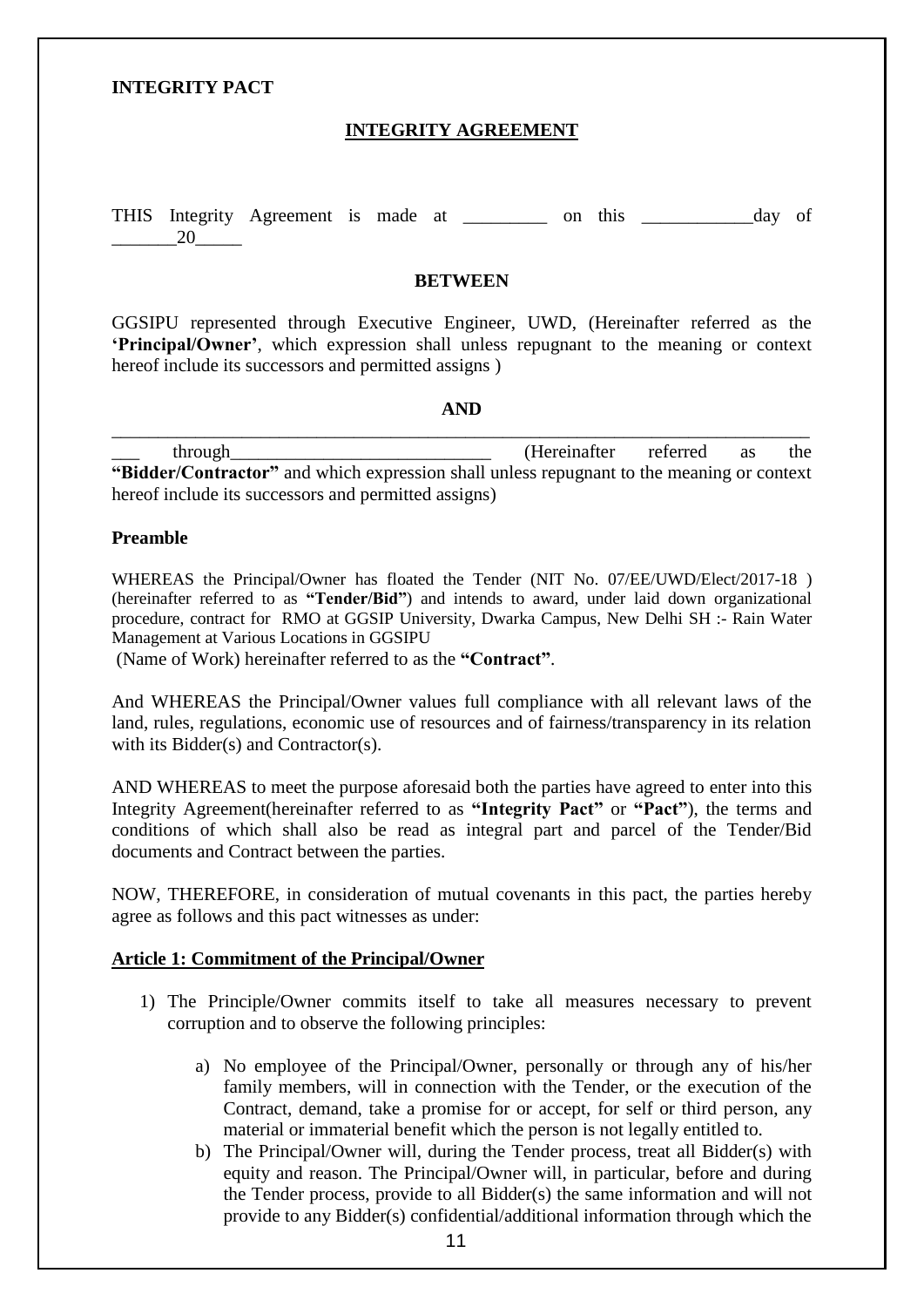Bidder(s) could obtain an advantage in relation to the Tender process or the Contract execution.

- c) The Principal/Owner shall endeavour to exclude from the Tender process any person, whose conduct in the past has been of biased nature.
- 2) If the Principal/Owner obtains information on the conduct of any of its employees which is a criminal offence under the Indian Penal code (IPC)/Prevention of Corruption Act, 1988 (PC Act) or is in violation of the principles herein mentioned or if there be a substantive suspicion in this regard, the Principal/Owner will inform the Chief Vigilance Officer and in addition can also initiate disciplinary actions as per its internal laid down policies and procedures.

#### **Article 2: Commitment of the Bidder(s)/Contractor(s)**

- 1) It is required that each Bidder/Contractor (including their respective officers, employees and agents) adhere to the highest ethical standards, and report to the Government/Department all suspected acts of **fraud or corruption or Coercion or Collusion** of which it has knowledge or becomes aware, during the tendering process and throughout the negotiation or award of a contract.
- 2) The binder(s)/Contractor(s) commits himself to take all measures necessary to prevent corruption. He commits himself to observe the following principles during his participation in the Tender process and during the Contract execution:
	- a) The bidder(s)/Contractor(s) will not, directly or through any other person or firm, offer, promise or give to any of the Principal/Owner's employees involved in the Tender process or execution of the Contract or to any third person any material or other benefit which he/she is not legally entitled to, in order to obtain in exchange any advantage of any kind whatsoever during the Tender process or during the execution of the Contract.
	- b) The Bidder(s)/Contractor(s) will not enter with other Bidder(s) into any undisclosed agreement or understanding, whether formal or informal. This applies in particular to prices, specifications, certifications, subsidiary contracts, submission or non-submission of bids or any other actions to restrict competitiveness or to cartelize in the bidding process.
	- c) The Bidder(s)/Contractor(s) will not commit any offence under the relevant IPC/PC Act. Further the Bidder(s)/Contractor(s) will; not use improperly;, ( for the purpose of competition or personal gain), or pass on to others, any information or documents provided by the Principal/Owner as part of the business relationship, regarding plans, technical proposals and business details, including information contained or transmitted electronically.
	- d) The Bidder(s)/Contractor(s) of foreign origin shall disclose the names and addresses of agents/representatives in India, if any. Similarly Bidder(s)/Contractor(s) of Indian Nationality shall disclose names and addresses of foreign agents/representatives, if any. Either the Indian agent on behalf of the foreign principal or the foreign principal directly could bid in a tender but not both. Further, in cases where an agent participate in a tender on behalf of one manufacturer, he shall not be allowed to quote on behalf of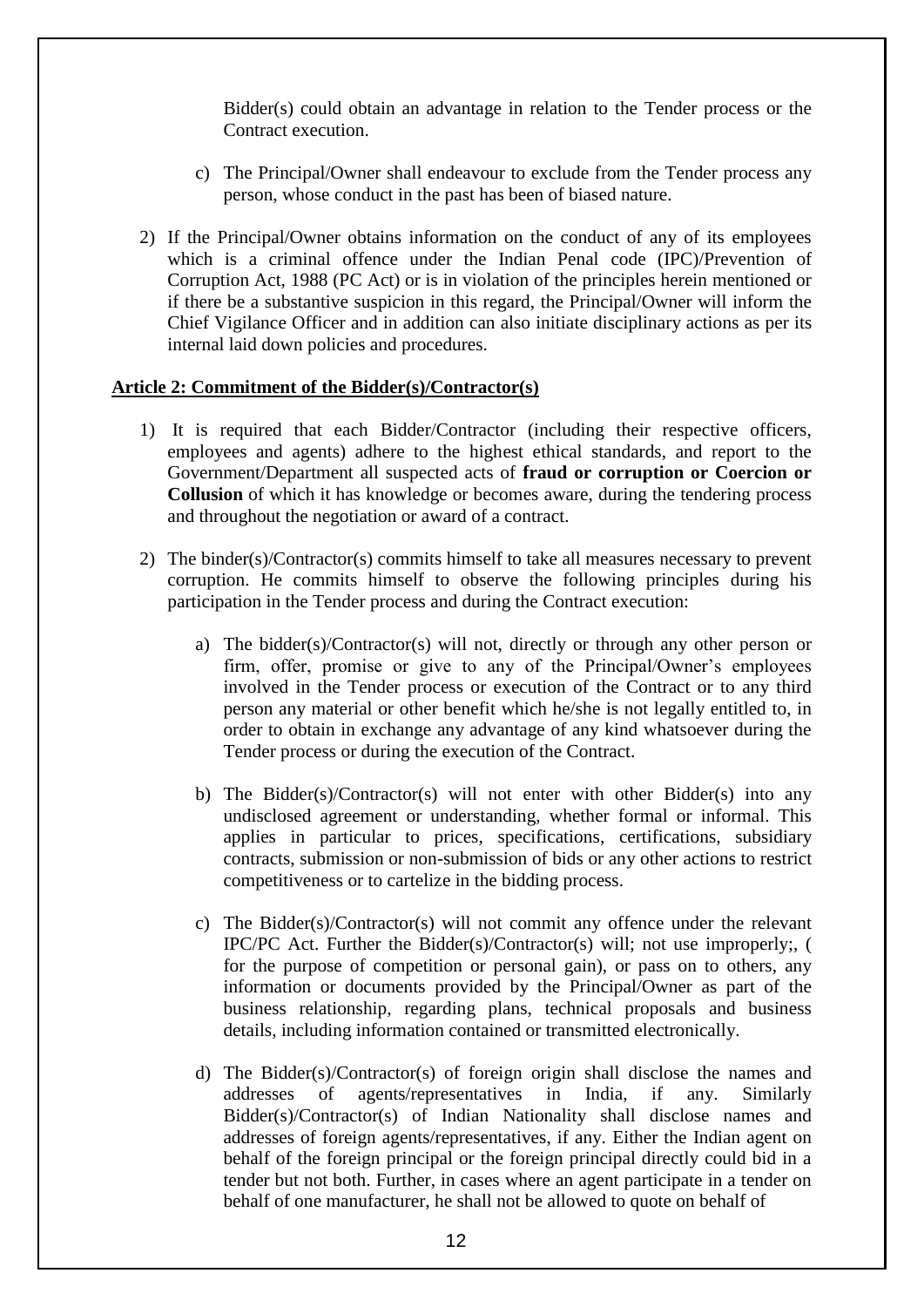another manufacturer along with the first manufacturer in a subsequent/parallel tender for the same item.

- e) The Bidder(s)/Contractor(s) will, when presenting his bid, disclose any and all payments he has made, is committed to or intends to make to agents, brokers or any other intermediaries in connection with the award of the Contract.
- 3) The Bidder(s)/Contractor(s) will not instigate third persons to commit offences outlined above or be an accessory to such offences.
- 4) The Bidder(s)/Contractor(s) will not, directly or through any other person or firm indulge in fraudulent practice **means a willful misrepresentation or omission of facts or submission of fake/forged documents in order to induce public official to act in reliance thereof, with the purpose of obtaining unjust advantage by or causing damage to justified interest of other and/or to influence the procurement process to the detriment of the Government interests.**
- 5) The Bidder(s)/Contractor(s) will not, directly or through any other person or firm use Coercive Practices (means the act of obtaining something, compelling an action or influencing a decision through intimidation, threat or the use of force directly or indirectly, where potential or actual injury may befall upon a person, his/her reputation or property to influence their participation in the tendering process).

#### **Article 3: Consequences of Breach**

Without prejudice to any rights that may be available to the Principal/Owner under law or the Contract or its established policies and laid down procedures, the Principal/Owner shall have the following rights in case of breach or this Integrity Pact by the Bidder(s)/Contractor(s) and the Bidder/Contractor accepts and undertakes to respect and uphold the Principal/Owner"s absolute right:

- 1) If the Bidder(s)/Contractor(s), either before award or during execution of Contract has committed a transgression through a violation of Article 2 above or in any other form, such as to put his reliability or credibility in question, the Principal/Owner after giving 14 days notice to the contractor shall have powers to disqualify the Bidder(s)/Contractor(s) from the Tender process or terminate/determine the Contract, if already executed or exclude the Bidder/Contractor from future contract award processes. The imposition and duration of the exclusion will be determined by the severity of transgression and determined by the Principal/Owner. **Such exclusion may be forever or for a limited period as decided by the Principal/Owner**.
- 2) **Forfeiture of EMD/Performance Guarantee/Security Deposit:** If the Principal/Owner has disqualified the Bidder(s) from the Tender process prior to the award of the Contract or terminated/determined the Contract or has accrued the right to terminate/determine the Contract according to Article 3(1) the principal/owner apart from exercising any legal right that may have accrued to the Principal/Owner, may in its considered opinion forfeit the entire amount of Earnest Money Deposit, Performance Guarantee and Security Deposit of the Bidder/Contractor.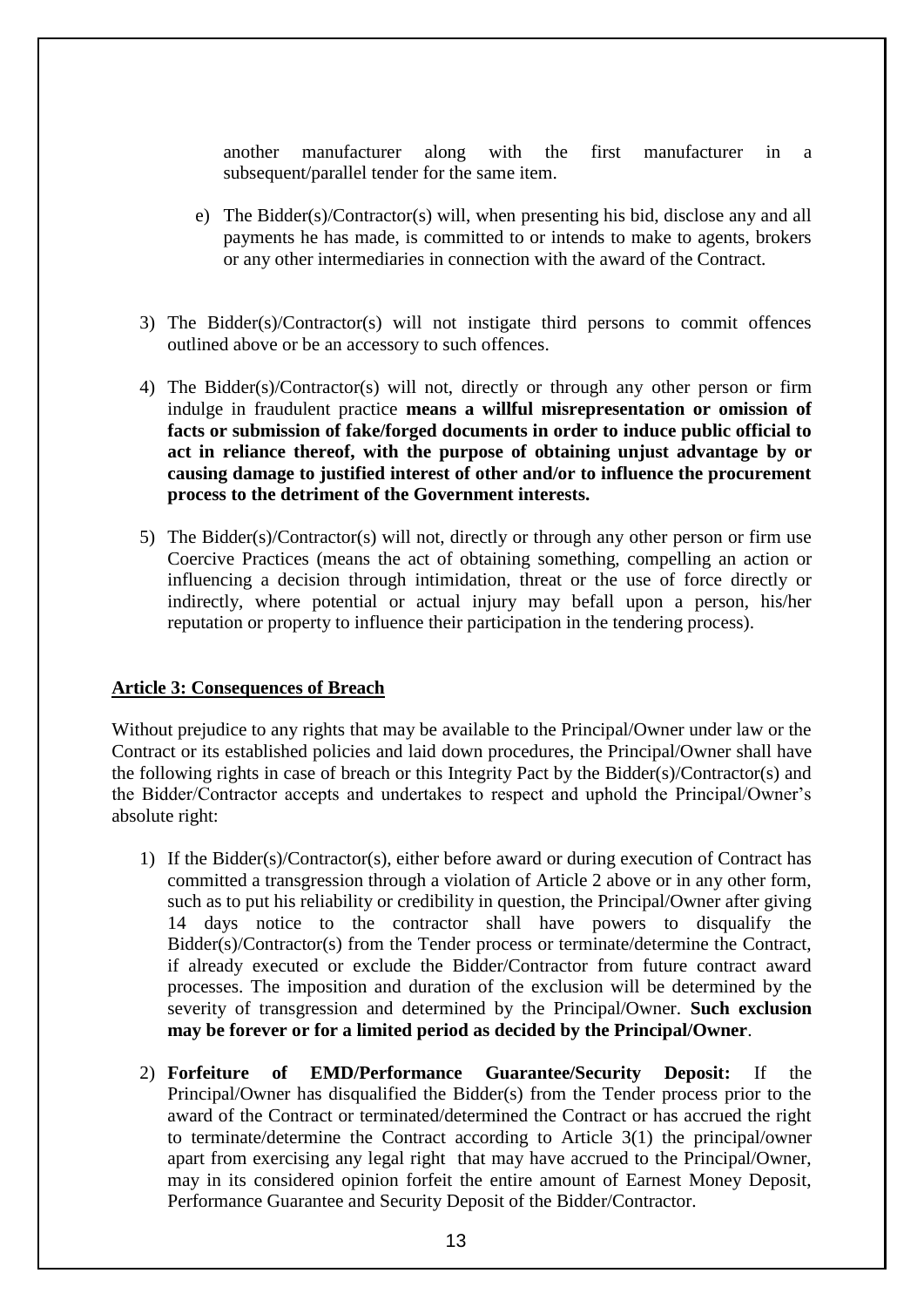3) **Criminal Liability:** If the Principal/Owner obtains knowledge of conduct of a Bidder

or Contractor, or of an employee or a representative or an associate of a Bidder or Contractor which constitutes corruption within the meaning of IPC Act, or if the Principal/Owner has substantive suspicion in this regard, the Principal/Owner will inform the same to law enforcing agencies for further investigation.

#### **Article 4: Previous Transgression**

- 1) The bidder declares that no previous transgressions occurred in the last 5 year with any other Company in any country confirming to the anticorruption approach or with Central Government or State Government or any other Central/State Public Sector Enterprises in India that could justify his exclusion from the Tender process.
- 2) If the Bidder makes incorrect statement on this subject, he can be disqualified from the Tender process or action can be taken for banning of business dealings/holiday listing of the Bidder/Contractor as deemed fit by the Principal/Owner.
- 3) If the Bidder/Contractor can prove that he has resorted/recouped the damage caused by him and has installed a suitable corruption prevention system, the Principal/Owner may, at its own discretion, revoke the exclusion prematurely.

#### **Article 5: Equal Treatment of all Bidders/Contractors/Subcontractors**

- 1) The Bidder(s)/Contractor(s) undertake(s) to demand from all subcontractors a commitment in conformity with this Integrity Pact. The Bidder/Contractor shall be responsible for any violation (s) of the principles laid down in this agreement/Pact by any of its Sub-contractor/Sub-vendors.
- 2) The Principal/Owner will enter into Pacts on identical terms as this one with all Bidders and Contractors.
- 3) The Principal/Owner will disqualify Bidders, who do not submit, the duly signed Pact between the Principal/Owner and the bidder, along with the Tender or violate its provisions at any stage of the Tender process, from the Tender process.

#### **Article 6: Duration of the Pact**

This Pact begins when both the parties have legally signed it. It expires for the Contractor/Vendor 12 months after the completion of work under the contract or till the continuation of defect liability period, whichever is more and for all other bidders, till the Contract has been awarded.

If any claim is made/lodged during the time, the same shall be binding and continue to be valid despite the lapse of this Pacts as specified above, unless it is discharged/determined by the Competent Authority, GGSIPU.

#### **Article 7: Other Provisions**

1) This pact is subject to Indian Law, place of performance and jurisdiction is the **Head quarters of the Division** of the Principal/Owner, who has floated the Tender.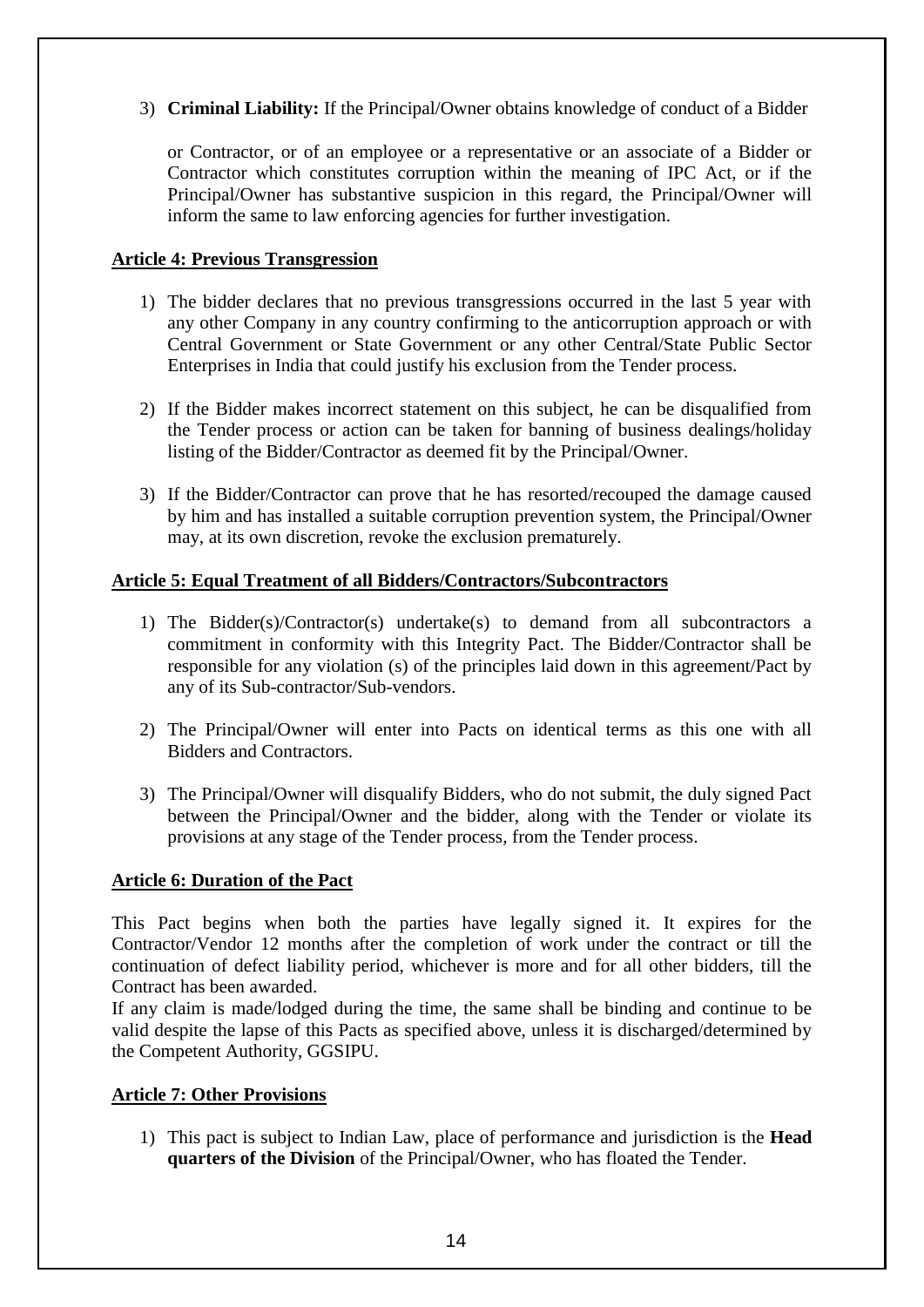- 2) Changes and supplements need to be made in writing. Side agreements have not been made.
- 3) If the Contractor is a partnership or a consortium, this Pact must be signed by all the partners or by one or more partner holding power of attorney signed by all partners and consortium members. In case of a Company, the Pact must be signed by a representative duly authorized by board resolution.
- 4) Should one or several provisions of this pact turn out to be invalid; the remainder of this Pact remains valid. In this case, the parties will strive to come to an agreement to their original intensions.
- **5)** It is agreed term and condition that any dispute or difference arising between the parties with regard to the terms of this Integrity Agreement/Pact or any action taken by the Owner/Principal in accordance with this **Integrity agreement /pact interpretation thereof shall not be subject to arbitration.**

#### **Article 8: Legal and Prior Rights**

All rights and remedies of the parties hereto shall be in addition to all the other legal rights and remedies belonging to such parties under the Contract and/or law and the same shall be deemed to be cumulative and not alternative to such legal rights and remedies aforesaid. For the sake of brevity, both the Parties agree that this Integrity Pact will have precedence over the Tender/Contract documents with regard any of the provisions covered under this Integrity Pact.

IN WITNESS WHERE OF the parties have signed and executed this Integrity Pact at the place and date first above mentioned in the presence of following witnesses:

(For and on behalf of Principal/Owner)

\_\_\_\_\_\_\_\_\_\_\_\_\_\_\_\_\_\_\_\_\_\_\_\_\_\_\_\_\_\_\_\_\_\_\_

\_\_\_\_\_\_\_\_\_\_\_\_\_\_\_\_\_\_\_\_\_\_\_\_\_\_\_\_\_\_\_\_\_ (For and on behalf of Bidder/Contractor)

WITNESSES:

- 1. \_\_\_\_\_\_\_\_\_\_\_\_\_
- 2.

Place: Dated: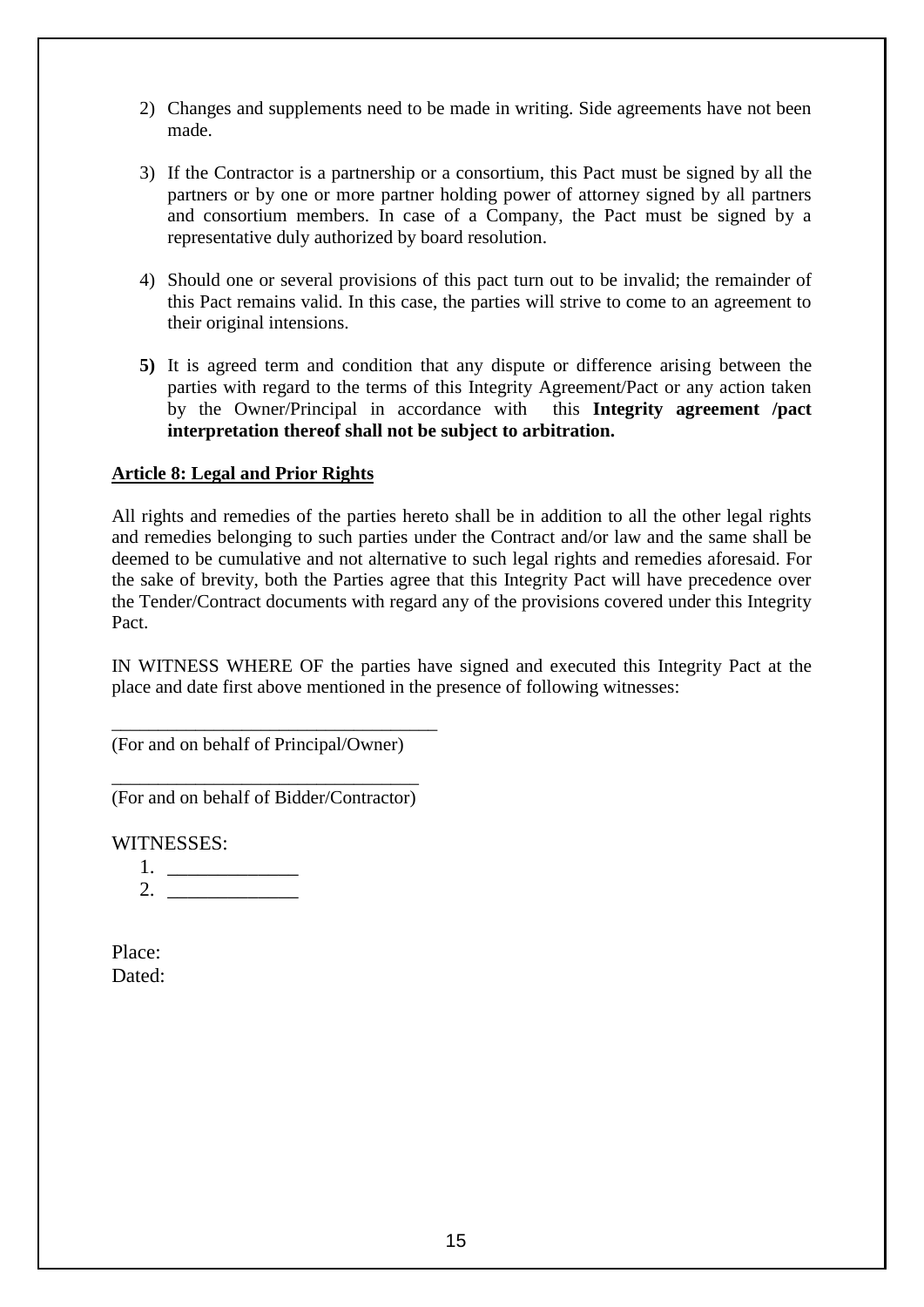#### *Letter of Submission* **Item Rate Tender**

(A) Tender for work of RMO at GGSIP University, Dwarka Campus, New Delhi

**Sub Head: Rain Water Management at Various Locations in GGSIPU** 

- i) To be submitted by **15.00 HRS hours up to 09/06/2017** to Executive Engineer. UWD, Ground Floor, Library Block, GGSIPU, Sector-16C, Dwarka, New Delhi-110078
- ii) To be opened in presence of tenderers who may be present at **15.30hours on 09/06/2017** in the office of **EE,** UWD, Ground Floor, Library Block, GGSIPU, Sector-16C, Dwarka, New Delhi-110078

Issued to -----------------------------------------------------------------------

Signature of officer issuing the documents -------------------------------------------

Designation -------------------------------------------------------------------------------

Date of Issue ------------------------------------------------------------------------------

#### **T E N D E R**

I/ We have read and examined the Notice inviting tender, specifications applicable, Drawings & Designs, General Rules and Directions, Conditions of Contract, clauses of contract, special condition, particular Specification, Schedule of Quantities & other documents and Rules referred to in the conditions of contract and all other contents in the tender document for the work.

I/We hereby tender for the execution of the work specified for the GGSIPU within the time specified in Schedule "F", viz., schedule of quantities and in accordance in all respects with the specifications, designs, drawings and instructions in writing referred to in Rule-1 of General Rules and Directions and in Clause 11 of the Conditions of contract and with such materials as are provided for, by, and in respects in accordance with, such conditions so far as applicable.

We agree to keep the tender open for Ninety (90) days from the due date of opening of tender/ninety days from the date of opening of financial bid in case tenders are invited on 2/3 envelop system and not to make any modifications in its terms and conditions.

The earnest money of **Rs. \_\_\_\_\_\_\_\_\_\_\_ /-** has been deposited in the shape of fixed deposit receipt of a scheduled bank/ demand draft of a scheduled bank/bank guarantee of scheduled bank issued in favour of Registrar, GGSIPU. If I/we, fail to furnish the prescribed performance guarantee within prescribed period, I/We agree that the said GGSIPU or his successors in office shall without prejudice to any other right or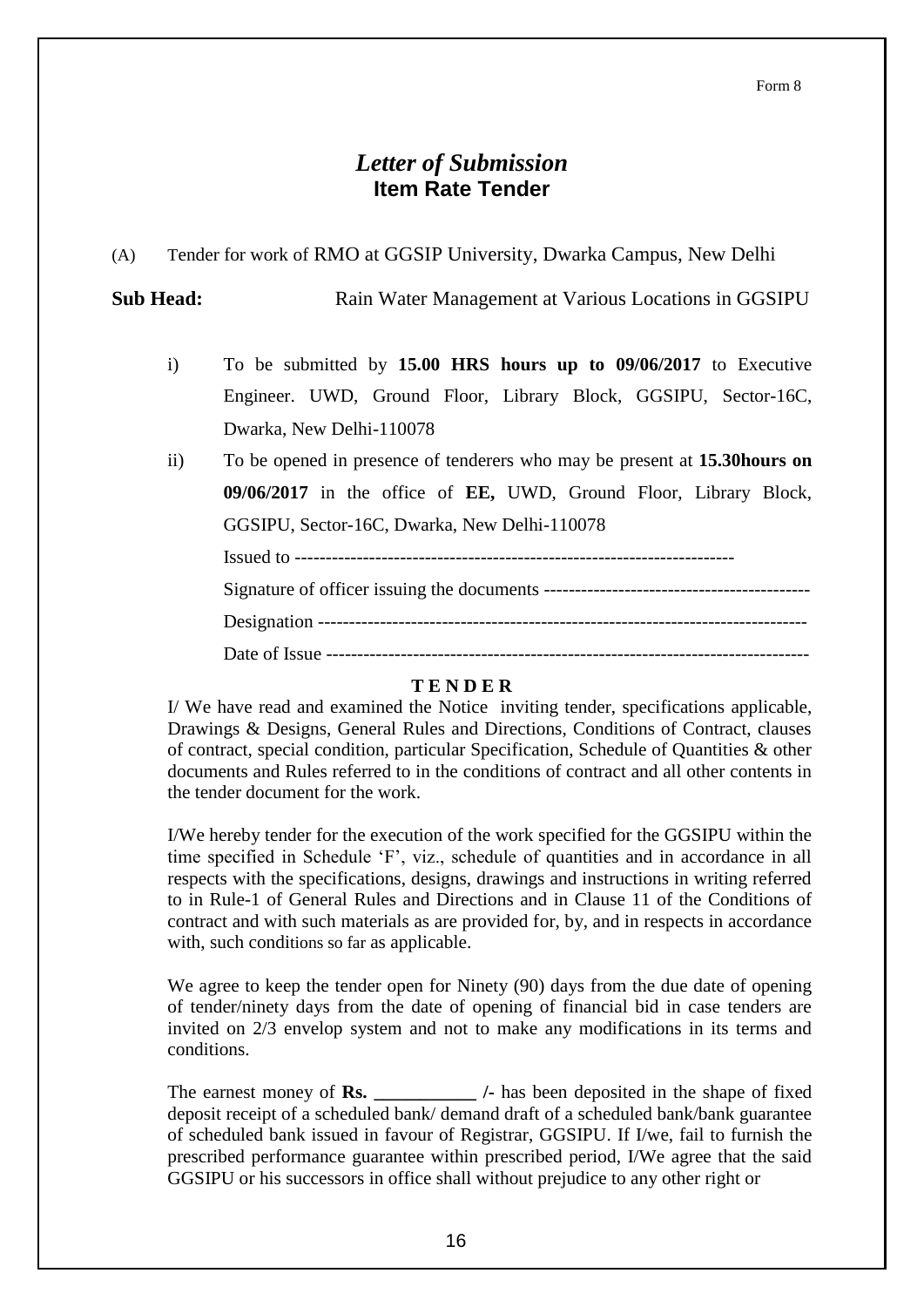remedy, be at liberty to forfeit the said earnest money absolutely. Further, if I/we fail to commence work as specified, I/we agree that GGSIPU or his successors in office shall without prejudice to any other right or remedy available in law, be at liberty to forfeit the said performance guarantee absolutely.The said performance guarantee to execute all the works referred to in the tender documents upon the terms and conditions contained or referred to therein and to carry out such deviations as may be ordered, upto maximum of the percentage mentioned in Schedule "F" and those in excess of that limit at the rates to be determined in accordance with the provision contained in Clause 12.2 and 12.3 of the clauses of contract. Further, I/We agree that in case of forfeiture of earnest money or both Earnest Money & Performance Guarantee as aforesaid, I/We shall be debarred for participation in the retendering process of the work.

I/we hereby declare that I/we shall treat the tender documents drawings and other records connected with the work as secret/ confidential documents and shall not communicate information derived there from to any person other than a person to whom I/we am/are authorized to communicate the same or use the information in any manner prejudicial to the safety of the State.

Date --------------- Signature of Contractor Postal Address

Witness : Address : Occupation :

#### **A C C E P T A N C E**

The above tender (as modified by you as provided in the letters mentioned hereunder) is accepted by me for and on behalf of the GGSIPU for a sum of Rs.------- (Rupees --- -------------------------------------------------------------------------)

The letters referred to below shall form part of the Agreement :

- a)
- b)
- c)

Executive Engineer, University Works Department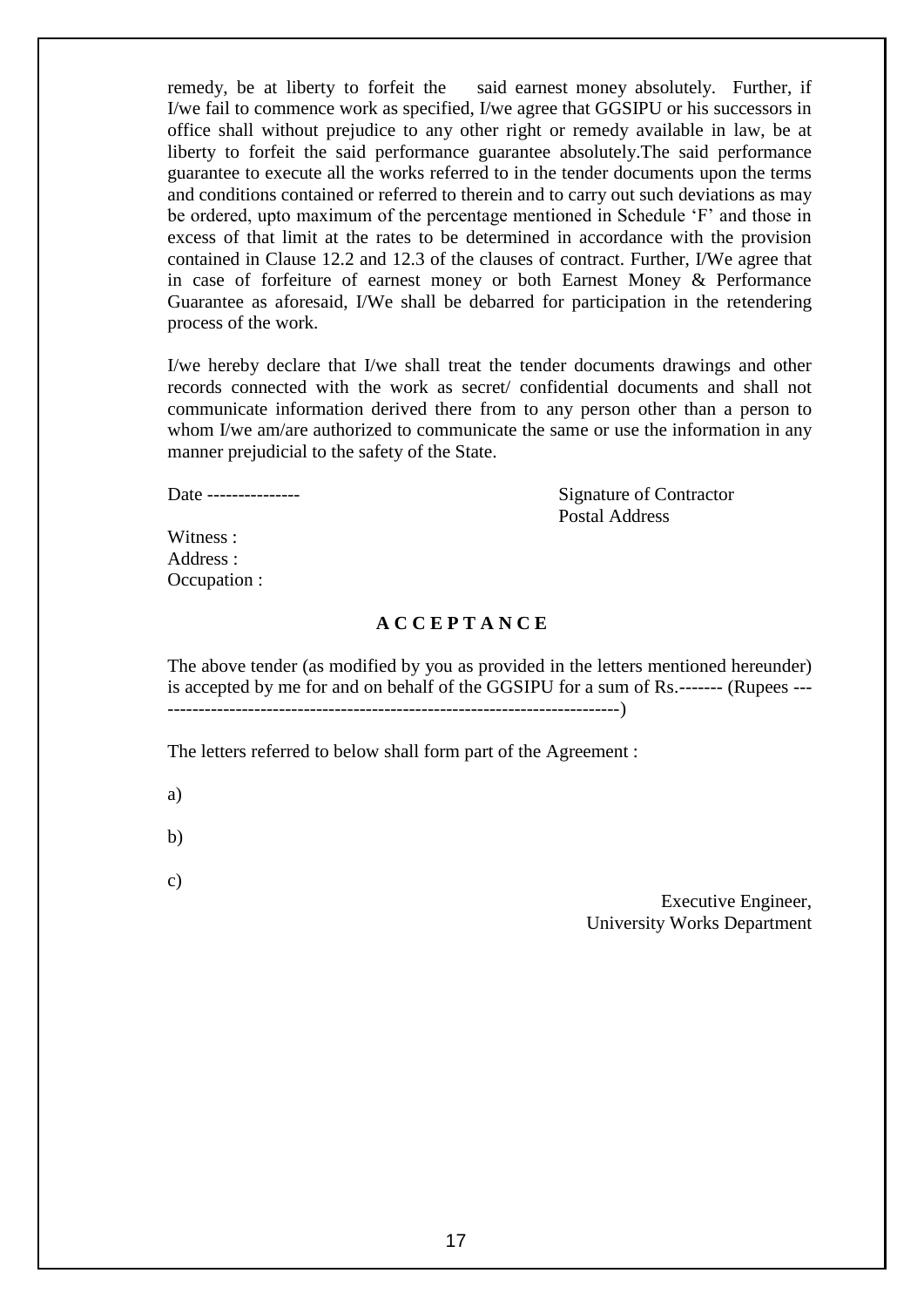#### *GENERAL RULES AND DIRECTIONS GGSIPU*

#### *GURU GOBIND SINGH INDRAPRASTHA UNIVERSITY SECTOR-16C, DWARKA, NEW DELHI-110078*

- 1. Notice Inviting Tender will state the work to be carried out, as well as the date for submission and opening of tenders and the time allowed for carrying out the work, also the amount of earnest money to be deposited at the time of purchase of tender. The performance Guarantee to be deposited by the successful tenderer and the amount of security deposit to be deducted from bills. Copies of the specifications, designs and drawings and any other documents required in connection with the work signed for the purpose of identification by the officer inviting tender shall also be open for inspection by the contractor at the office of officer inviting tender during office hours.
- 2. In the event of the tender being submitted by a firm, it must be signed separately by each partner thereof or in the event of the absence of any partner, it must be signed on his behalf by a person holding a power of attorney authorizing him to do so, such power of attorney to be produced with the tender, and it must disclose that the firm is duly registered under the Indian Partnership Act, 1952.
- 3. Receipts for payment made on account of work, when executed by a firm, must also be signed by all the partners, except where contractors are described in their tender as a firm, in which case the receipts must be signed in the name of the firm by one of the partners, or by some other person having due authority to give effectual receipts for the firm.
- 4. Any person who submits a tender shall fill up the Schedule of Quantity (Vol.II) form, stating at what rate he is willing to undertake each item of the work. Tenders, which propose any alteration in the work specified in the said form of invitation to tender, or in the time allowed for carrying out the work, or which contain any other conditions of any sort, including conditional rebates, will be summarily rejected. No single tender shall include more than one work, but contractors who wish to tender for two or more works shall submit separate tenders for each. Tender shall have the name and number of the works to which they refer, written on the envelopes.
- 5. The officer inviting tender or his duly authorized representatives, will open tenders in the presence of any intending contractors who may be present at the time, and will enter the amounts of the several tenders in a comparative statement in a suitable form. In the event of a tender being accepted, a receipt for the earnest money forwarded at the time of purchase of tender shall thereupon be given to the contractor who shall thereupon for the purpose of identification sign copies of the specifications and other documents mentioned in Rule-I. In the event of a tender being rejected, the earnest money of unaccepted tenders shall thereupon be returned to the contractor, without any interest.
- 6. The officer inviting tenders shall have the right of rejecting all or any of the tenders and will not be bound to accept the lowest or any other tender.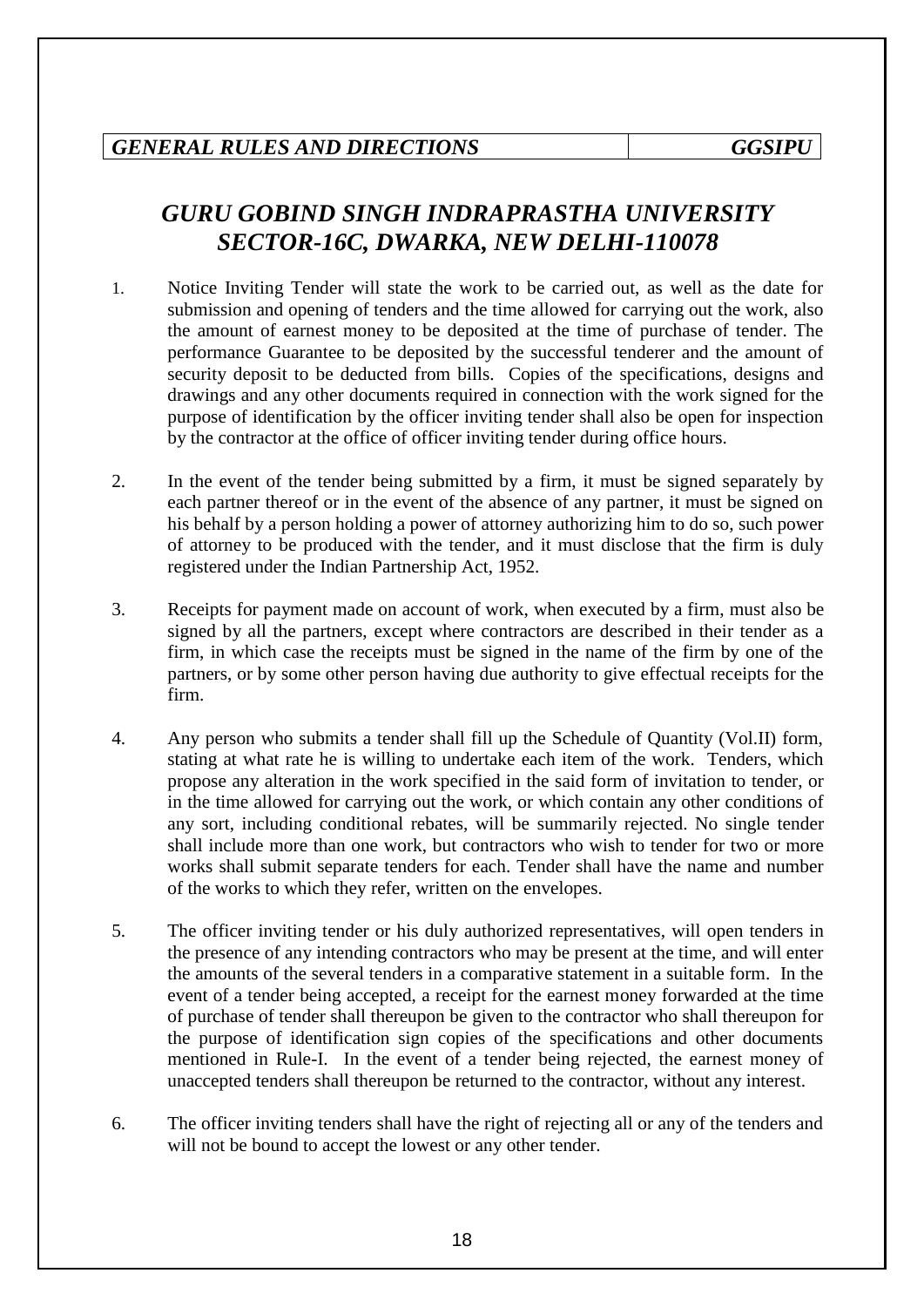- 7. The receipt of an accountant or clerk for any money paid by the contractor will not be considered as any acknowledgement or payment to the officer inviting tender and the contractor shall be responsible for seeing that he procures a receipt signed by the officer inviting tender or a duly authorized Cashier**.**
- 8. The memorandum of work tendered for and the schedule of materials to be supplied by the department and their issue rates, shall be filled and completed in the office of the officer inviting tender before the tender form is issued. If a form is issued to an intending tenderer without having been so filled in and incomplete, he shall request the officer to have this done before be completes and delivers his tender.
- 9. The tenderers shall sign a declaration under the officials Secret Act 1923, for maintaining secrecy of the tender documents drawings or other records connected with the work given to them. Use of correction fluid, anywhere in tender document is not permitted. Such tender is liable for rejection.
- 10. Only rates quoted shall be considered. Any tender containing percentage below/ above the rates quoted is liable to be rejected. Rates quoted by the contractor in item rate tender in figures and words shall be accurately filled in so that there is no discrepancy in the rates written in figures and words. However, if a discrepancy is found, the rates which correspond with the amount worked out by the contractor shall unless otherwise proved be taken as correct. If the contractor does not work out the amount of an item or it does not correspond with the rates written either in figures or in words, then the rates quoted by the contractor in words shall be taken as correct. Where the rates quoted by the contractor in figures and in words tally but the amount is not worked out correctly, the rates quoted by the contractor will unless otherwise proved be taken as correct and not the amount. In event no rate has been quoted for any item(s), leaving space both in figure(s), word(s), and amount blank, it will be presumed that the contractor has included the cost of this/these item(s) in other items and rate for such item(s) will be considered as zero and work will be required to be executed accordingly.
- 11. In the case of any tender where unit rate of any item/ items appear unrealistic, such tender will be considered as unbalanced and in case the tenderer is unable to provide satisfactory explanation, such a tender is liable to be disqualified and rejected.
- 12. All rates shall be quoted on the tender form (i.e. Schedule of Quantities Vol. II). The amount for each item should be worked out and requisite totals given. Special care should be taken to write the rates in figures as well as in words and the amount in figures only, in such a way that interpolation is not possible. The total amount should be written both in figures and in words. In case of figures, the word "Rs." should be written before the figure of rupees and word 'P' after the decimal figures, e.g. 'Rs.2.15 P" and in case of words, the word, "Rupees" should precede and the word "Paise" should be written at the end. Unless the rate is in whole rupees and followed by the word "only" it should invariably be upto two decimal places. While quoting the rate in schedule of quantities, the word "only" should be written closely following the amount and it should not be written in the next line.
- 13. i) The contractor whose tender is accepted shall be required to deposit an amount equal to 5% of the tendered value of the work as performance guarantee within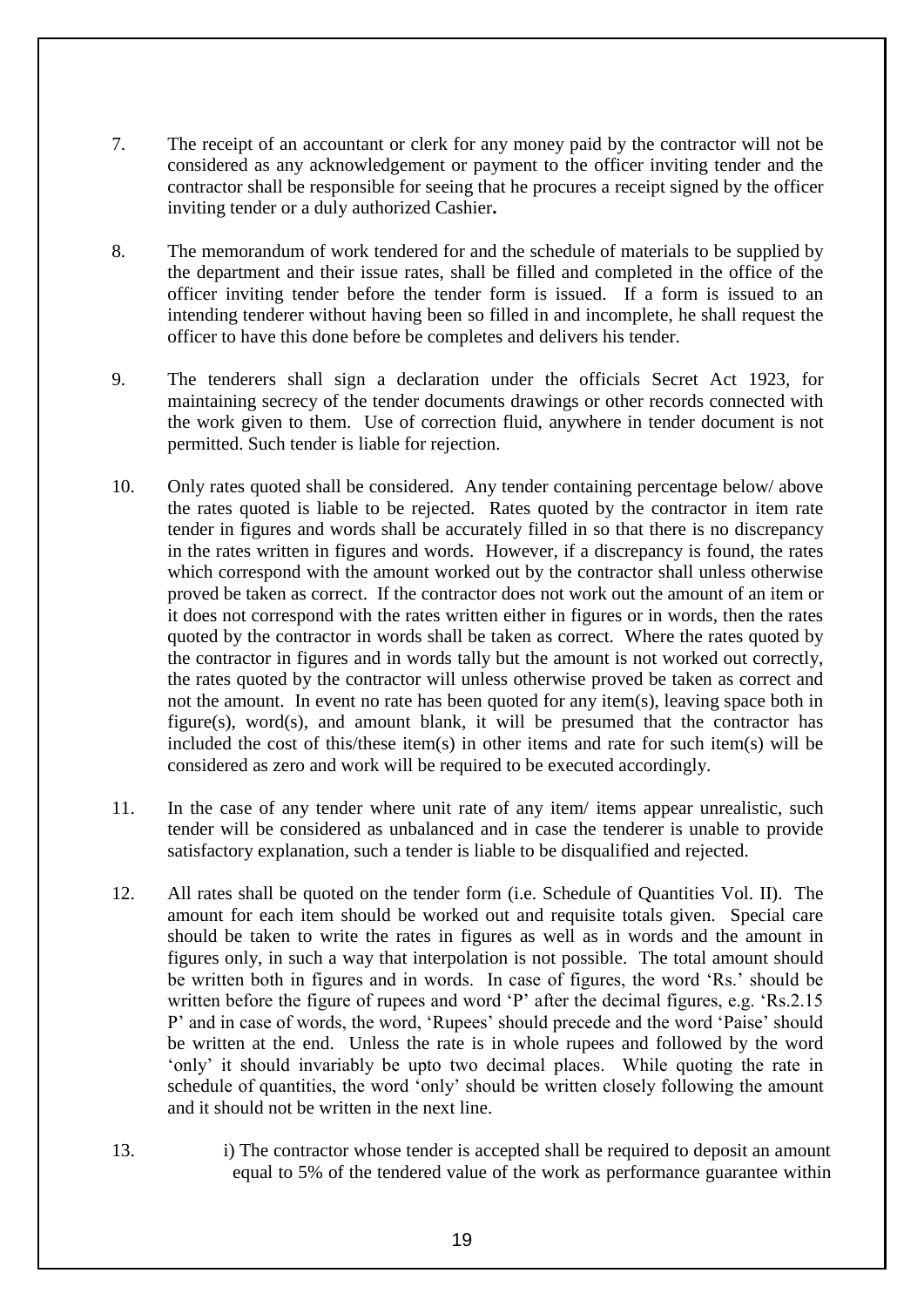the period as specified in schedule-'F' in the form of an irrevocable bank guarantee bond of any scheduled bank in accordance with the form prescribed, fixed deposit receipt or demand draft in favour of Registrar, GGSIPU.

- ii) The contractor whose tender is accepted, will also be required to furnish by way of Security Deposit for the fulfillment of his contract, an amount equal to 2.5% of the tendered value of the work. The Security deposit will be collected by deductions from the running bills as well as final bill of the contractor at the rates mentioned above. The Security amount will also be accepted in cash or in the shape of Government Securities. Fixed Deposit Receipt of a Scheduled Bank or State Bank of India will also be accepted for this purpose provided confirmatory advice is enclosed.
- 14. On acceptance of the tender, the name of the accredited representative(s) of the contractor who would be responsible for taking instructions from the Engineer-in-Charge shall be communicated in writing to the Engineer-in-Charge.
- 15. Sales Tax/DVAT (except service tax) , purchase tax, turnover tax or any other tax applicable in respect of this contract shall be payable by the Contractor and GGSIPU will not entertain any claim whatsoever in respect of the same. However, in respect of service tax, same shall be paid by the contractor to the concerned department on demand and it will be reimbursed to him by the Engineer-in-Charge after satisfying that it has been actually and genuinely paid by the contractor.
- 16. The contractor shall give a list of both gazetted and non-gazetted GGSIPU employees related to him.
- 17. The tender for the work shall not be witnessed by a contractor or contractors who himself/themselves has/have tendered or who may and has/have tendered for the same work. Failure to observe this condition would render, tenders of the contractors tendering, as well as witnessing the tender, liable to summary rejection.
- 18. The tender for composite work includes, in addition to building work, all other works such sanitary and water supply installations drainage installation, electrical work, horticulture work, roads and paths etc. The tenderer apart from being a registered contractor (B&R) of appropriate class, must associate himself with agencies of appropriate class which are eligible to tender for sanitary and water supply drainage, electrical land horticulture works in the composite tender.
- 19. The contractor shall comply with the provisions of the Apprentices Act 1961, and the rules and orders issued there under from time to time. If he fails to do so, his failure will be a breach of the contract and the GGSIPU may in his discretion, without prejudice to any other right or remedy available in law, cancel the contract. The contractor shall also be liable for any pecuniary liability arising on account of any violation by him of the provisions of the said Act.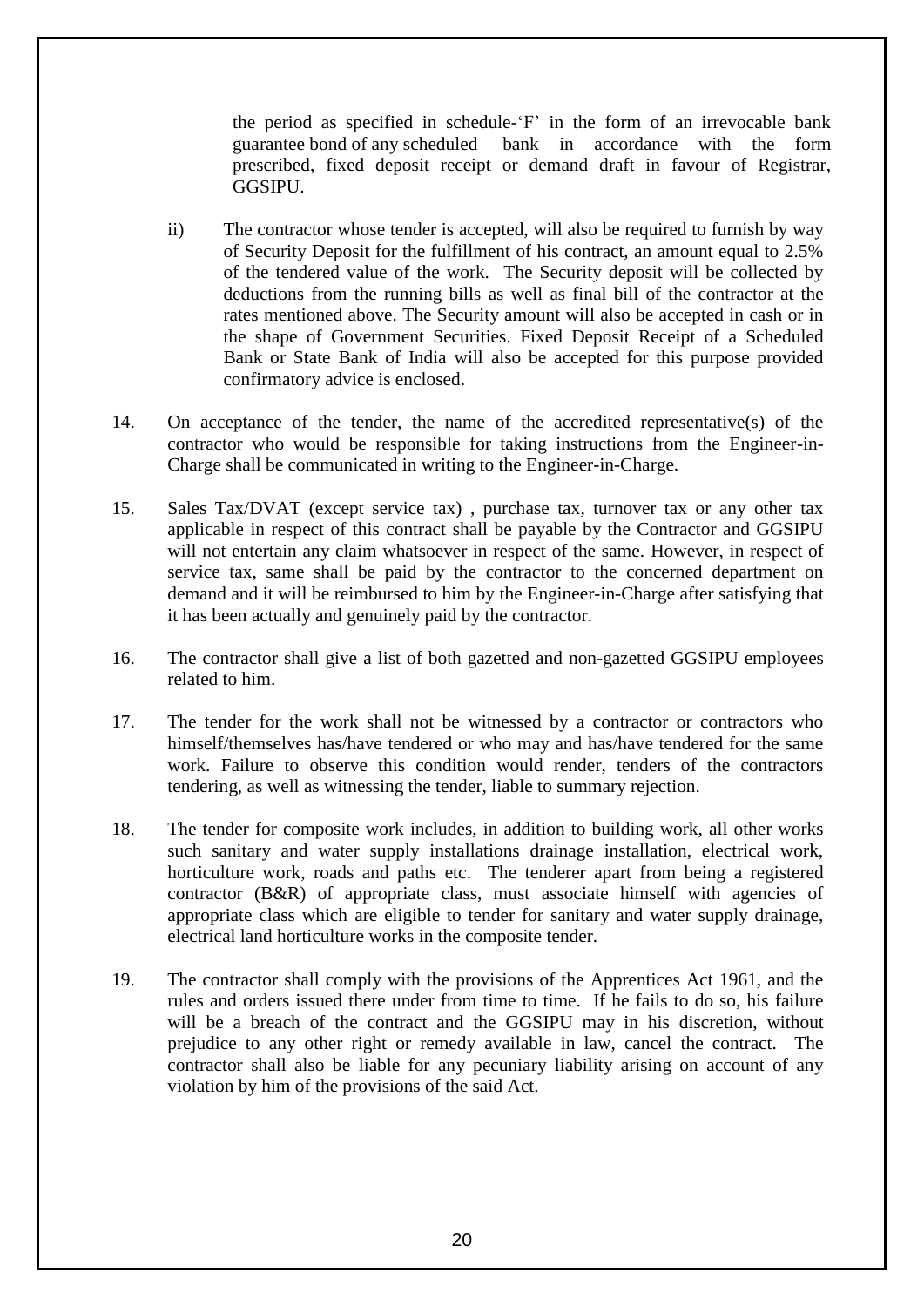### *CONDITION OF CONTRACT GGSIPU*

#### *CONDITIONS OF CONTRACT*

#### **Definitions**

- 1. The Contract means the documents forming the tender and acceptance thereof and the formal agreement executed between the competent authority on behalf of the GGSIPU and the Contractor, together with the documents referred to therein including these conditions, the specifications, designs, drawings and instructions issued from time to time by the Engineer-in-Charge and all these documents taken together, shall be deemed to form one contract and shall be complementary to one another.
- 2. In the contract, the following expressions shall, unless the context otherwise requires, have the meanings, hereby respectively assigned to them:
	- i) The expression works or work shall, unless there be something either in the subject or context repugnant to such construction, be construed and taken to mean the works by or by virtue of the contract contracted to be executed whether temporary or permanent, and whether original, altered, substituted or additional.
	- ii) The Site shall mean the land/ or other places on, into or through which work is to be executed under the contract or any adjacent land, path or street through which work, is to be executed under the contract or any adjacent land, path or street which may be allotted or used for the purpose of carrying out the contract.
	- iii) The Agency / Contractor / Tenderer shall mean the individual, firm or company, whether incorporated or not, undertaking the works and shall include the legal personal representative of such individual or the persons composing such firm or company, or the successors of such firm or company and the permitted assigns of such individual, firm or company.
	- iv) The GGSIPU means the Guru Gobind Singh Indraprastha University and his successors.
	- v) The Engineer-in-Charge means the Executive Engineer UWD
	- vi) Accepting Authority shall mean the authority mentioned in Schedule "F".
	- vii) Excepted Risk are risks due to riots (other than those on account of contractor"s employees), war (whether declared or not) invasion, act of foreign enemies, hostilities, civil war, rebellion revolution, insurrection, military or usurped power, any acts of Government, damages from aircraft, acts of God, such as earthquake, lightening and unprecedented floods, and other causes over which the contractor has no control and accepted as such by the Accepting Authority or causes solely due to use or occupation by Government of the part of the works in respect of which a certificate of completion has been issued or a cause solely due to Government's faulty design of works.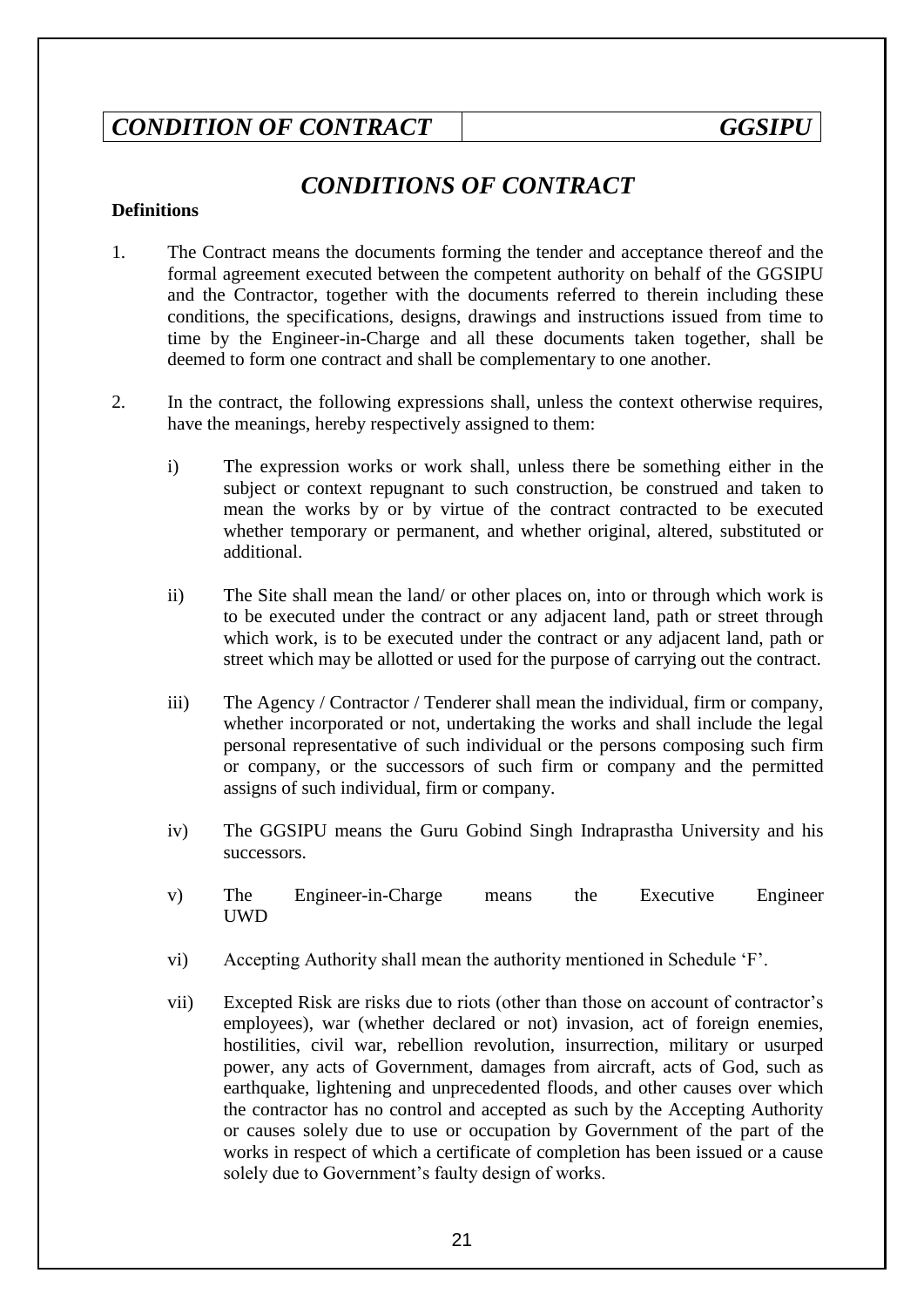- viii) Market Rate shall be the rate as decided by the Engineer-in-Charge on the basis of the cost of materials and labour at the site where the work is to be executed plus the percentage mentioned in Schedule "F" to cover, all overheads and profits.
- $ix)$  Schedule(s) referred to in these conditions shall mean the relevant schedule(s) annexed to the tender papers or the standard Schedule of Rates of the government mentioned in Schedule "F" hereunder, with the amendments thereto issued upto the date of receipt of the tender.
- x) Department means Guru Gobind Singh Indraprastha University or authorized by GGSIPU to work on their behalf.
- xi) District Specifications means the specifications followed by the State Government in the area where the work is to be executed.
- xii) Tendered value means the value of the entire work as stipulated in the letter of award.

#### **Scope and Performance**

- 3. Where the context so requires, words imparting the singular only also include the plural and vice versa. Any reference to masculine gender shall whenever required include feminine gender and vice versa.
- 4. Headings and Marginal notes to these General Conditions of Contract shall not be deemed to form part thereof or be taken into consideration in the interpretation or construction thereof or of the contract.
- 5. The contractor shall be furnished, free of cost one certified copy of the contract documents except standard specifications, Schedule of Rates and such other printed and published documents, together with drawings as may be forming part of the tender papers. None of these documents shall be used for any purpose other than that of this contract.

#### **Works to be carried out**

6. The work to be carried out under the Contract shall, except as otherwise provided in these conditions, include all labour, materials, tools, plants, equipment and transport which may be required in preparation of and for and in the full and entire execution and completion of the works. The descriptions given in the Schedule of Quantities (Schedule-A) shall, unless otherwise stated, be held to include wastage on materials, carriage and cartage, carrying and return of empties, hoisting, setting, fitting and fixing in position and all other labours necessary in and for the full and entire execution and completion of the work as aforesaid in accordance with good practice and recognized principles.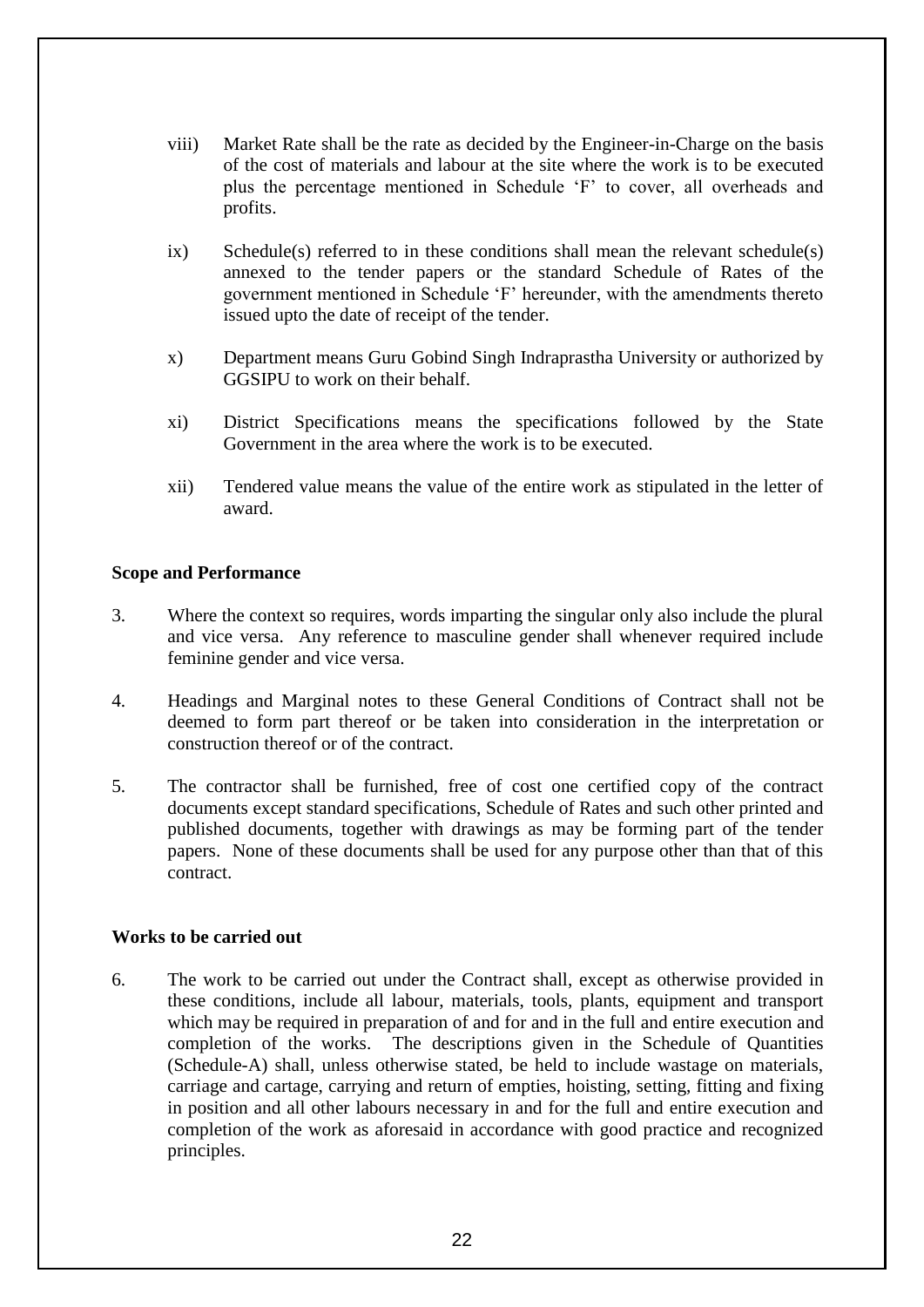#### **Sufficiency of Tender**

7. The Contractor shall be deemed to have satisfied himself before tendering as to the correctness and sufficiency of his tender for the works and of the rates and prices quoted in the Schedule of Quantities, which rates and prices shall, except as otherwise provided, cover all his obligations under the Contract and all matters and things necessary for the proper completion and maintenance of the works.

#### **Discrepancies and Adjustment of Errors**

- 8. The several documents forming the Contract are to be taken as mutually explanatory of one another, detailed drawings being followed in preference to small scale drawing and figured dimensions in preference to scale and special conditions in preference to General Conditions.
	- 8.1 In the case of discrepancy between the schedule of Quantities, the Specifications and/or the Drawings, the following order of preference shall be observed:
		- i) Description of items given in Schedule of Quantities.
		- ii) Technical Specification and Special Conditions.
		- iii) Drawings.
		- iv) C.P.W.D. Specifications.
		- v) Indian Standard Specifications of B.I.S.
		- vi) Decision of Engineer-in-Charge.
	- 8.2 If there are varying or conflicting provisions made in any one document forming part of the contract, the Accepting Authority shall be the deciding authority with regard to the intention of the document and his decision shall be final and binding on the contractor.
	- 8.3 Any error in description, quantity or rate in Schedule of Quantities or any omission there from shall not vitiate the Contract or release the Contractor from the execution of the whole or any part of the works comprised therein according to drawings and specifications or from any of his obligations under the contract.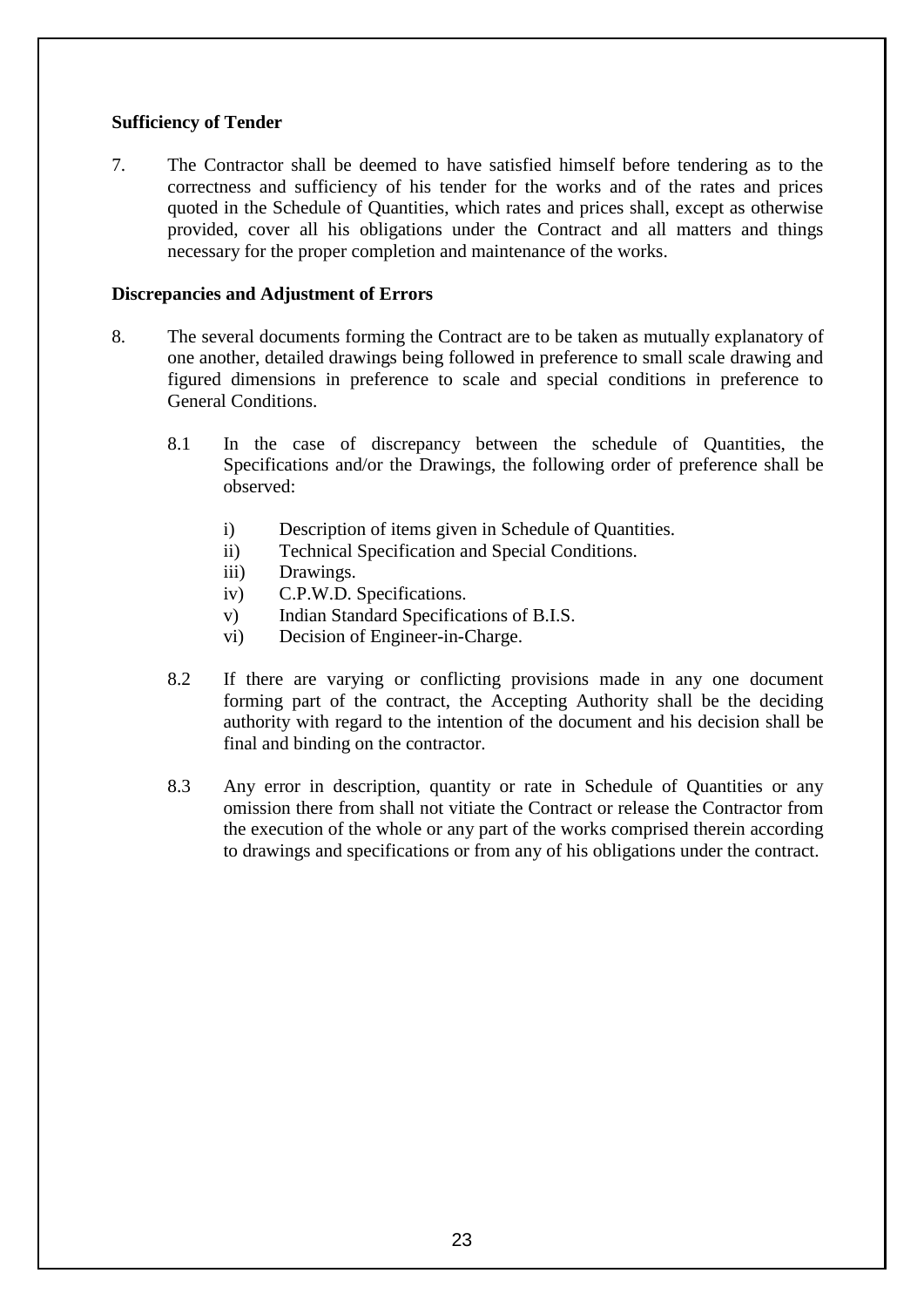#### **Form of Performance Security (Guarantee) Bank Guarantee Bond**

1. In consideration of the Guru Gobind Singh Indraprastha University (hereinafter called "The University") having offered to accept the terms and conditions of the proposed agreement between ---------------- and ----------------------------- (hereinafter called "the said Contractor(s)") for the work ------------------------------------------------- (hereinafter called "the said agreement") having agreed to production of a irrevocable Bank Guarantee for Rs.---------------------- (Rupees ---------------------------------------------- only) as a security/guarantee from the contractor(s) for compliance of his obligations in accordance with the terms and condition in the said agreement.

We, -------------------------------- (hereinafter referred as "the Bank") hereby undertake to (indicate the name of the Bank)

pay to the University an amount not exceeding Rs.--------------- (Rupees ---------------------------- ----- only) on demand by the University.

2. We, ---------------------------------------- do hereby undertake to pay the amounts due and (indicate the name of the Bank)

payable under this guarantee without any demure, merely on a demand from the University stating that the amount claimed is required to meet the recoveries due or likely to be due from the said contractor(s). Any such demand made on the bank shall be conclusive as regards the amount due and payable by the bank under this Guarantee. However, our liability under this guarantee shall be restricted to an amount not exceeding Rs.------------------- (Rupees ------------------------------------------------ only).

3. We, the said bank further undertake to pay the University any money so demanded notwithstanding any dispute or disputes raised by the contractor(s) in any suit or proceeding pending before any court or Tribunal relating thereto, our liability under this present being absolute and unequivocal.

The payment so made by us under this bond shall be a valid discharge of our liability for payment there under and the Contractor(s) shall have no claim against us for making such payment.

4. We, --------------------------------- further agree that the guarantee herein contained shall (indicate the name of the Bank)

remain in full force and effect during the period that would be taken for the performance of the said agreement and that it shall continue to be enforceable till all the dues of the University under or by virtue of the said agreement have been fully paid and its claims satisfied or discharged or till Engineer-in-Charge on behalf of the University certified that the terms and conditions of the said agreement have been fully and properly carried out by the said Contractor(s) and accordingly discharges this guarantee.

5. We, -------------------------------- further agree with the University that the University (indicate the name of the Bank)

shall have the fullest liberty without our consent and without affecting in any manner our obligation hereunder to vary any of the terms and conditions of the said agreement or to extend time of performance by the said Contractor(s) from time to time or to postpone for any time or from time to time any of the powers exercisable by the University against the said contractor(s) and to forbear or enforce any of the terms and conditions relating to the said agreement and we shall not be relieved from our liability by reason of any such variation, or extension being granted to the said Contractor(s) or for any forbearance, act of omission on the part of the University or any indulgence by the University to the said Contractor(s) or by any such matter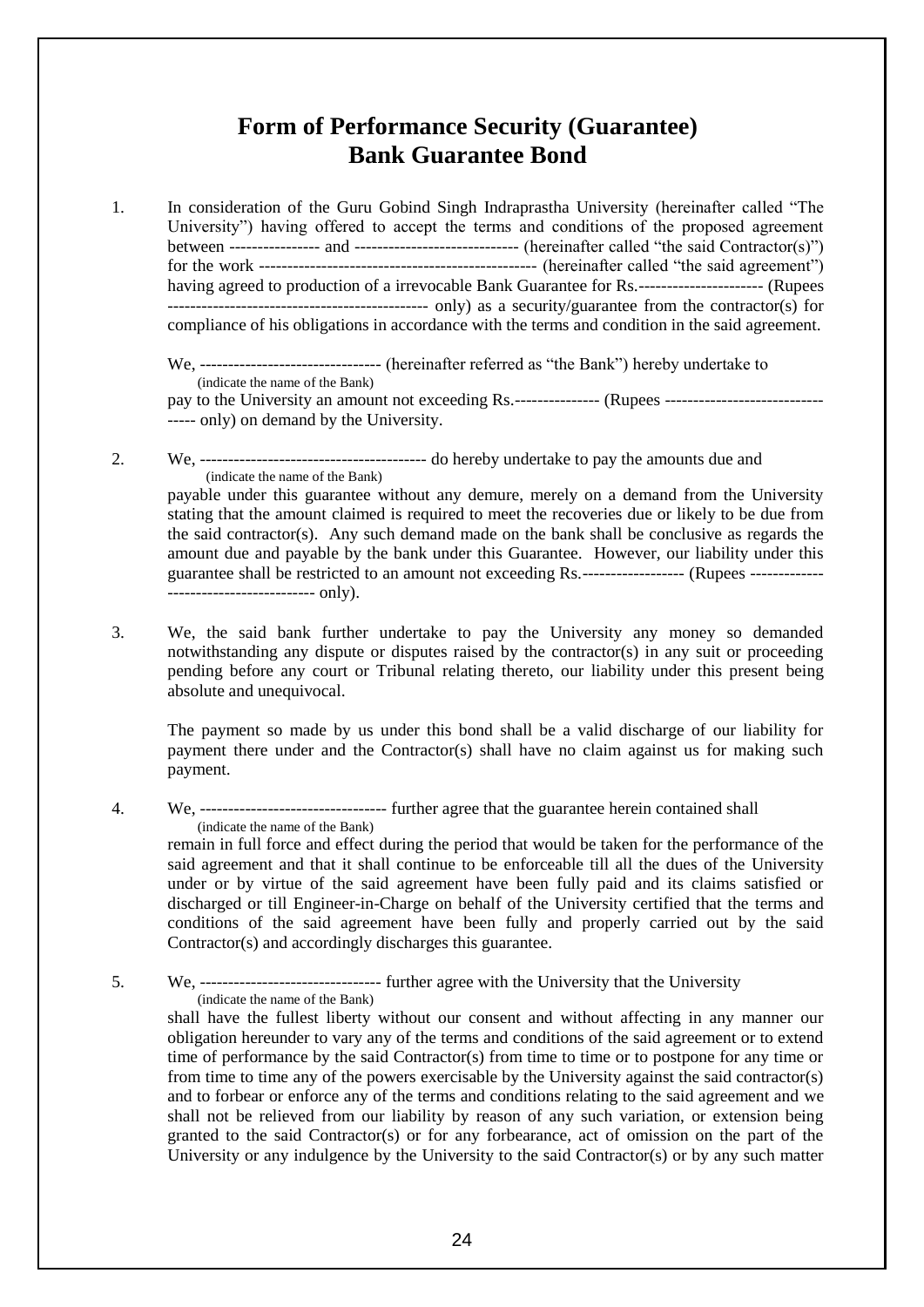or thing whatsoever which under the law relating to sureties would, but for this provision, have effect of so relieving us.

- 6. This guarantee will not be discharged due to the change in the constitution of the Bank or the Contractor(s).
- 7. We, ------------------------------------- lastly undertake not to revoke this guarantee except (indicate the name of the Bank) with the previous consent of the University in writing.
- 8. This guarantee shall be valid upto -------------------- unless extended on demand by the University. Notwithstanding anything mentioned above, our liability against this guarantee is restricted to Rs.--------------- (Rupees --------------------------------------- only) and unless a claim in writing is lodged with us within six months of the date of expiry or the extended date of expiry of this guarantee all our liabilities under this guarantee shall stand discharged.

Dated the ----------- day of -------------- for ---------------- (indicate the name of the Bank)

Signature & Seal of Bank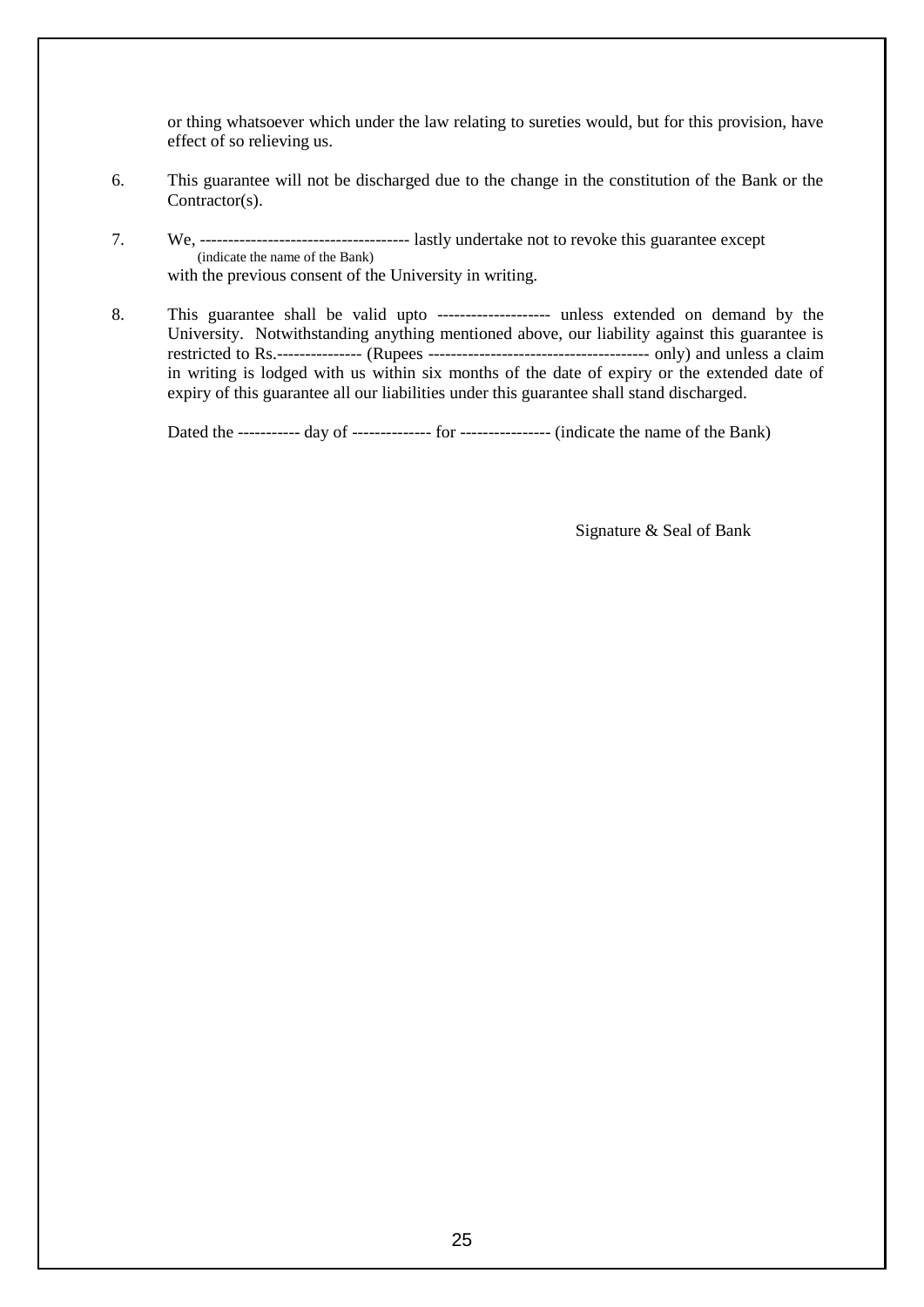#### **FORM OF EARNEST MONEY (BANK GUARANTEE)**

WHEREAS, contractor ……………... (Name of contractor) hereinafter called "the contractor") has submitted his tender dated……………….(date) for the construction of …………………………… (name of work) (hereinafter called " the Tender")

KNOW ALL PEOPLE by these presents that we ………………………………… (name of bank) having our registered office at …………………………………… (hereinafter called "the Bank") are bound unto …………………………………………… (Name and division of Executive Engineer) (hereinafter called "the Engineer-in-Charge") in the sum of Rs…………………………… (Rs. In words……………………………………….) for which payment well and truly to be made to the said Engineer-in-Charge the Bank binds itself, his successors and assigns by these presents.

SEALED with the Common Seal of the said Bank this………………… day of ………..30…

#### THE CONDITIONS of this obligation are:

- (1) If after tender opening the Contractor withdraws his tender during the period of validity of tender (including extended validity of tender) specified in the Form of tender;
- (2) If the contractor having been notified of the acceptance of his tender by the Engineer-in-Charge:
	- a) fails or refuses to execute the Form of agreement in accordance with the instructions to contractor, if required; OR
	- b) fails or refuses to furnish the Performance Guarantee, in accordance with the provisions of tender document and instructions to contractor, OR
	- c) fails or refuses to start the work, in accordance with the provisions of the contract and instructions to contractor, OR
	- d) fails or refuses to submit fresh Bank Guarantee of an equal amount of this Bank Guarantee, against Security Deposit after award of contract.

We undertake to pay to the Engineer-in-Charge up to the above amount upon receipt of his first written demand, without the Engineer-in-Charge having to substantiates his demand, provided that in his demand the Engineer-in-Charge will note that the amount claimed by him is due to him owing to the occurrence of one or any of the above conditions, specifying the occurred condition or conditions.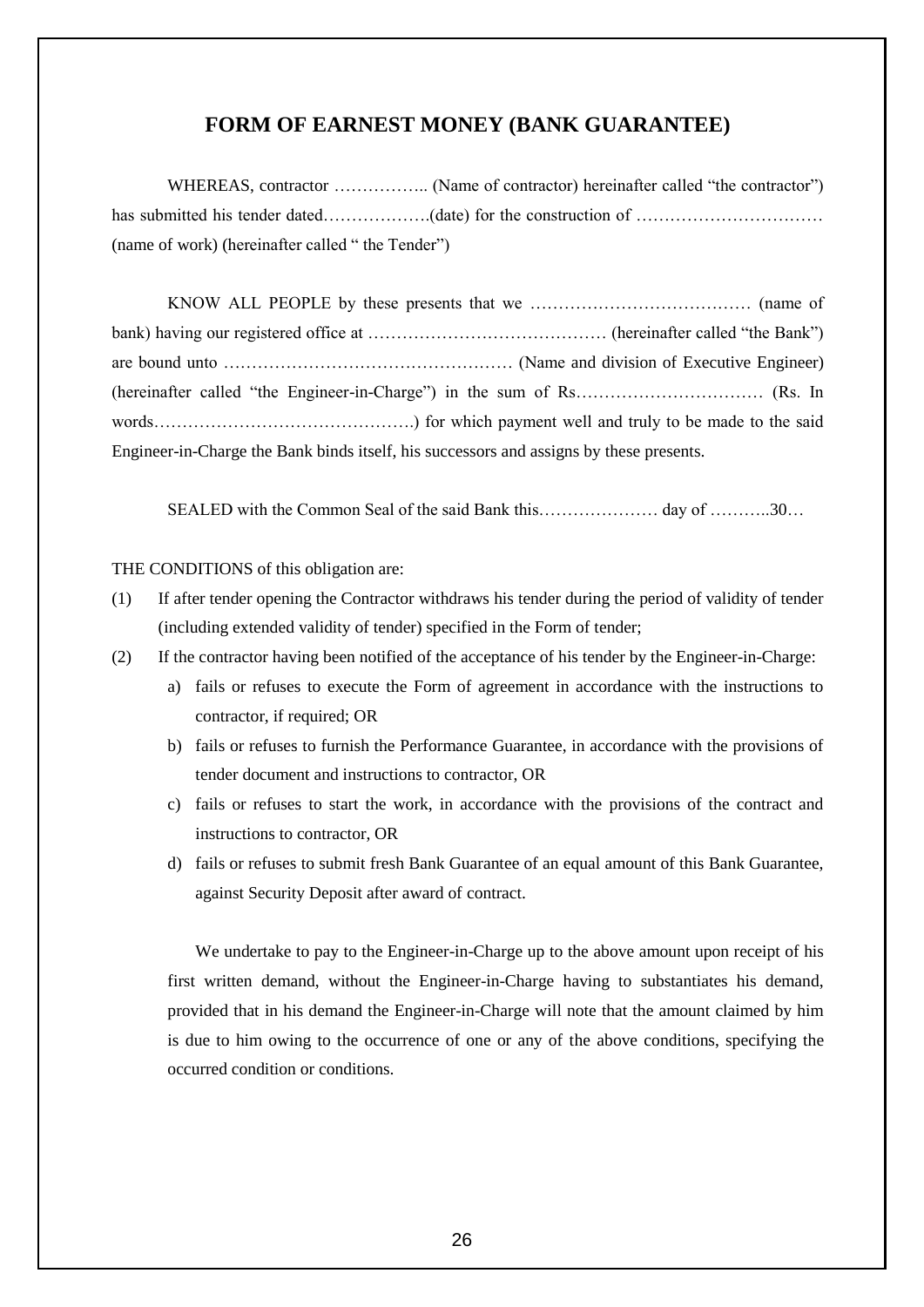The Guarantee will remain in force up to and including the date\*…………. after the deadline for submission of tender as such deadline is stated in the instructions to contractor or as it may be extended by the Engineer-in-Charge, notice of which extension(s) to the Bank is hereby waived. Any demand in respect of this Guarantee should reach the Bank not later than the above date.

#### **DATE……………… SIGNATURE OF THE**

**SEAL**

**BANK**

#### **WITNESS…………….. (SIGNATURE, NAME AND ADDRESS**

\* Date to be worked out on the basis of validity period of 6 months from last date of receipt of tender.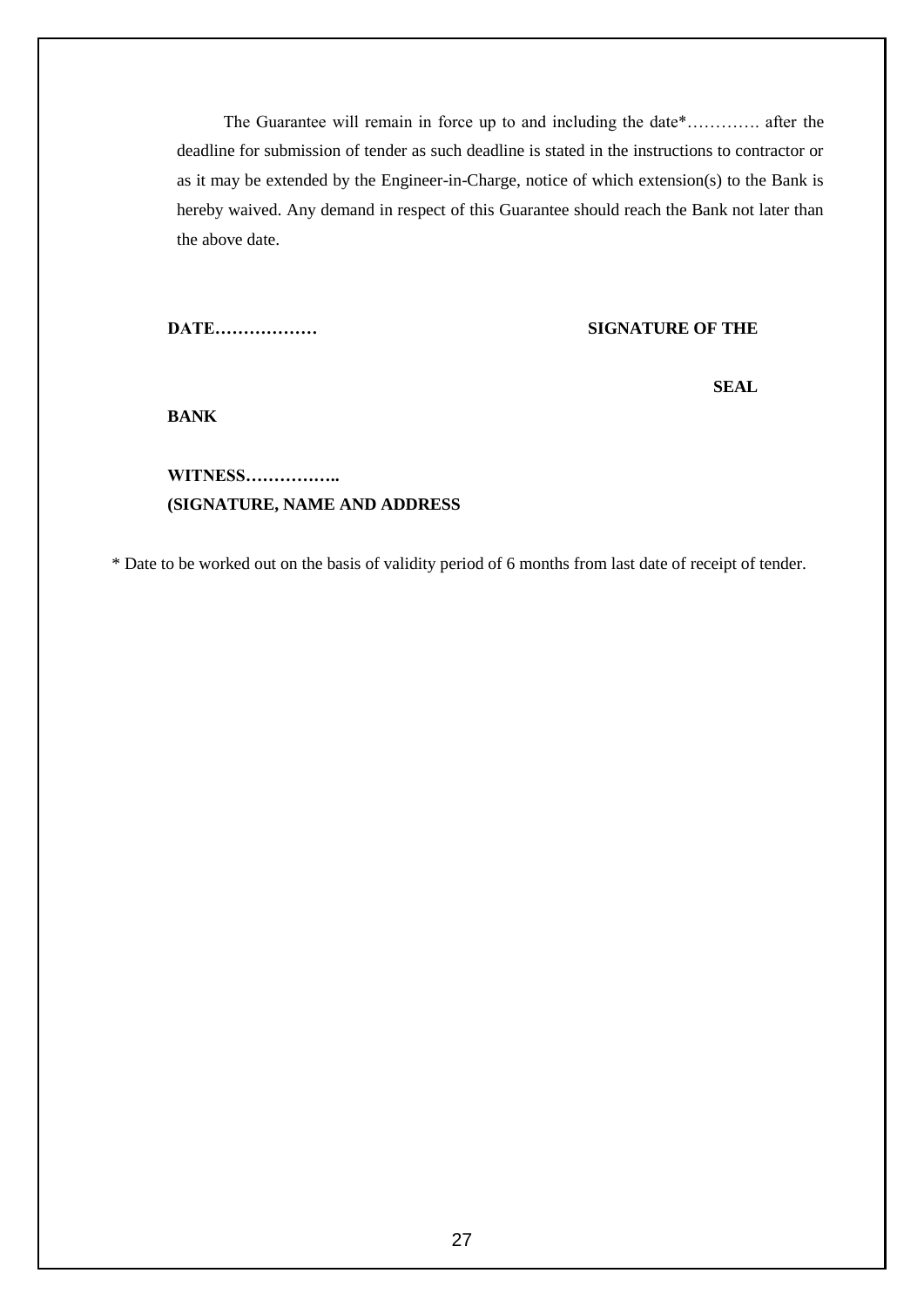## **PROFORMA OF SCHEDULES** (Operative Schedules to be supplied separately to each intending tenderer) **SCHEDULE "A"** Schedule of quantities - **(Page 35 to 36) SCHEULE "B"** Schedule of materials to be issued to the contractor. NIL **SCHEDULE "C"** Tools and plants to be hired to the contractor : NIL **SCHEDULE "D"** Extra schedule for specific requirements/ document for the work, if any. - NIL **SCHEDULE "E"** Reference to General Conditions of contract. Name of Work: RMO at GGSIP University, Dwarka Campus, New Delhi **Sub Head: Rain Water Management at Various Locations in GGSIPU Rs. 1,98,000**/i) Earnest money : **Rs. 3,960/- ( to be returned after receiving performance guarantee)** ii) Performance Guarantee : **5% of tendered value** iii) Security Deposit : **2.5% of tendered value SCHEDULE "F"** General Rules & Directions: Officer Inviting Tender : EE, UWD, GGSIPU **Definitions:**  $2(v)$  Engineer-in-Charge EE, UWD, GGSIPU 2(viii)Accepting Authority EE**,** UWD, GGSIPU 2(x) Percentage on cost of materials and labour to cover all overheads and profits 15% 2(xi) Standard Schedule of Rates DSR" 2016 2(xii) Department GGSIPU

9(ii) Contract Form CPWD Form 8.

**Clause 1**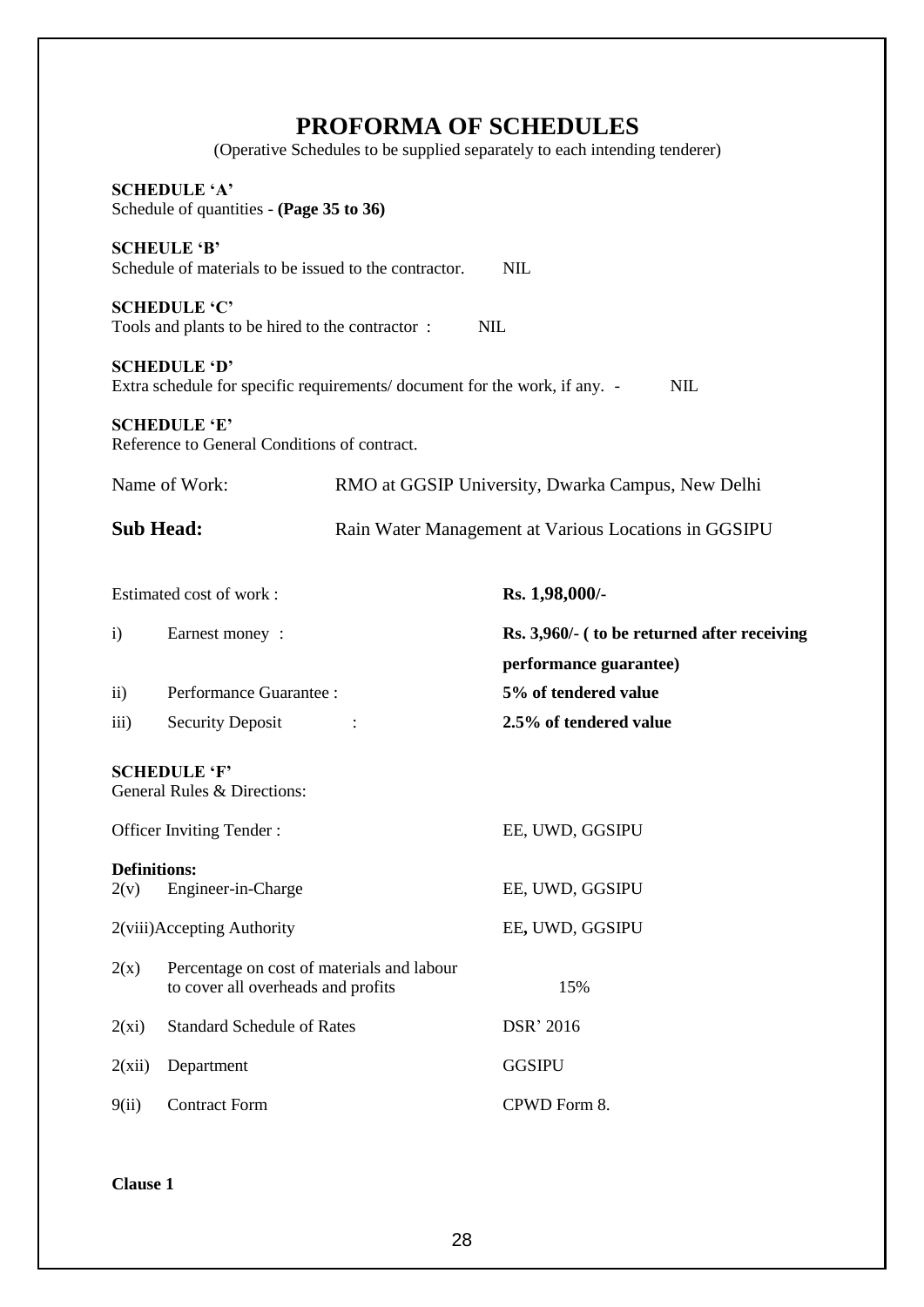| $\mathbf{i}$       | Time allowed for submission of Performance Guarantee<br>from the date of issue of letter of acceptance, in days<br>7 days                                                         |                                                                            |  |  |  |
|--------------------|-----------------------------------------------------------------------------------------------------------------------------------------------------------------------------------|----------------------------------------------------------------------------|--|--|--|
| $\ddot{\text{1}}$  | Maximum allowable extension with late fee $\omega$ 0.1 % per<br>day Of Performance Guarantee amount beyond the period<br>03 days<br>provided in (i) above                         |                                                                            |  |  |  |
| <b>Clause 2</b>    |                                                                                                                                                                                   |                                                                            |  |  |  |
|                    | Authority for levy compensation<br>Under clause 2.                                                                                                                                | <b>Superintending Engg. / Registrar</b><br><b>GGSIPU</b>                   |  |  |  |
| <b>Clause 2A</b>   |                                                                                                                                                                                   |                                                                            |  |  |  |
| <b>Clause 5</b>    | Whether Clause 2A shall be applicable                                                                                                                                             | No.                                                                        |  |  |  |
| of start           | Number of days from the date of issue<br>of letter of acceptance for reckoning date                                                                                               | 10 days                                                                    |  |  |  |
|                    | Time allowed for execution of work.                                                                                                                                               | 90 days                                                                    |  |  |  |
|                    | Authority to give fair and reasonable<br>extension of time for completion of work                                                                                                 | <b>Executive Engineer, GGSIPU</b>                                          |  |  |  |
|                    | Clause 6 or 6 A<br>Clause Applicable                                                                                                                                              | 6                                                                          |  |  |  |
| <b>Clause 7</b>    | Gross work to be done together with net payment/<br>Adjustment of advances for material collected, if any<br>Since the last such payment for being eligible to<br>Interim payment | Rs. 50000/-                                                                |  |  |  |
| <b>Clause 7A</b>   |                                                                                                                                                                                   | <b>Not Applicable</b>                                                      |  |  |  |
| <b>Clause 10 A</b> | List of testing equipment to be provided at site                                                                                                                                  | Magger, Crimping Tool, Hammer Drill<br>Machine, Chase Cutter, Tong Tester. |  |  |  |
|                    | Clause 10 B(ii)                                                                                                                                                                   |                                                                            |  |  |  |
|                    | Whether clause $10B(ii)$ is applicable                                                                                                                                            | N <sub>0</sub>                                                             |  |  |  |
| Clause 10 C        | Component of labour expressed as percent<br>of value of work                                                                                                                      | <b>Not Applicable</b>                                                      |  |  |  |
|                    | <b>Clause 10 CA</b>                                                                                                                                                               | <b>Not Applicable</b>                                                      |  |  |  |
|                    | Clause 10 CC<br>Clause 10CC to be applicable in contracts with<br>Stipulated period of completion exceeding the                                                                   | <b>Not Applicable</b>                                                      |  |  |  |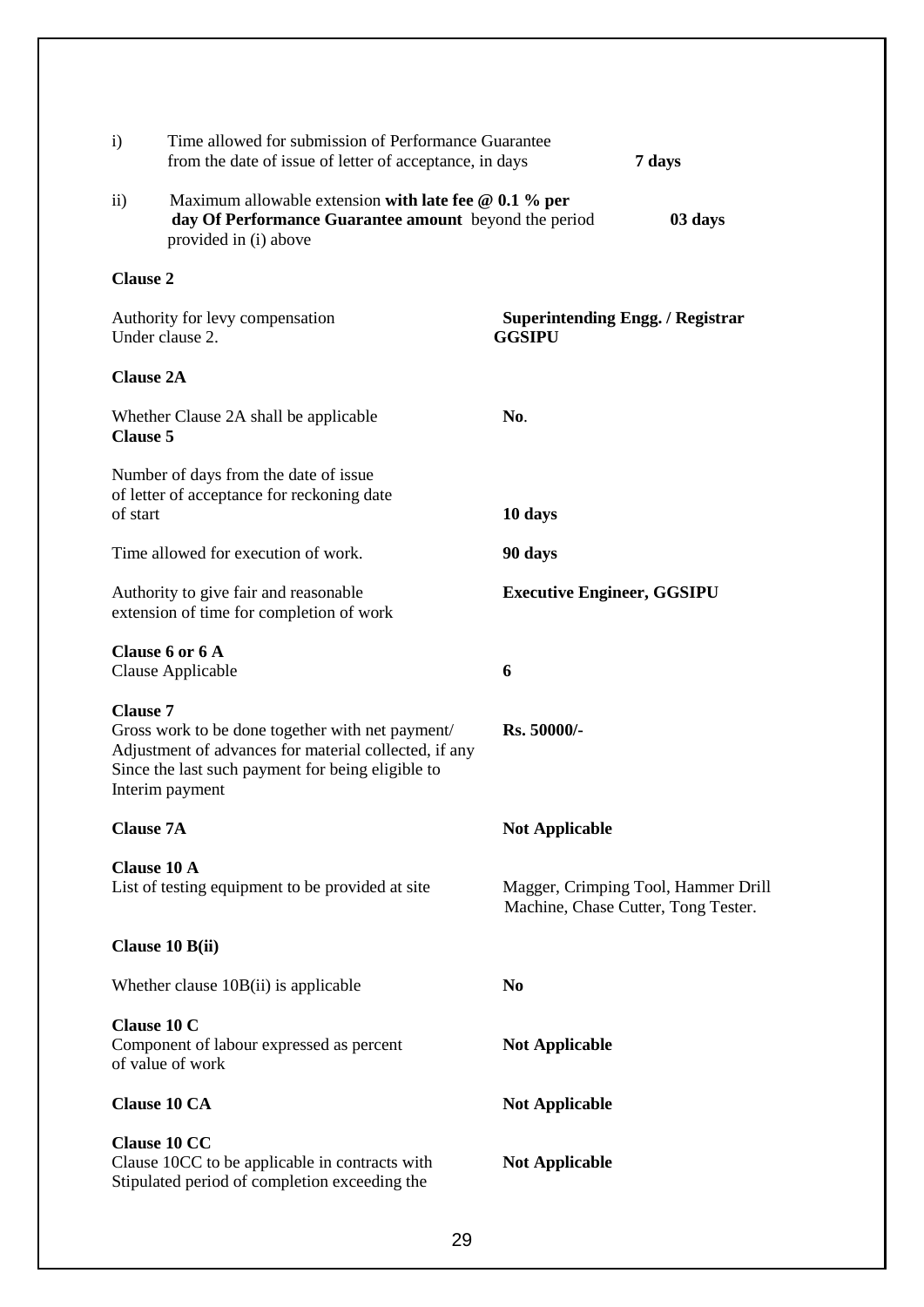Period shown in next column

Schedule of component of other materials, labour, POL etc for price escalation

| <b>Clause 42</b>                                                                                                                                                                                             | <b>Not Applicable</b>                                                                                                                        |  |  |  |
|--------------------------------------------------------------------------------------------------------------------------------------------------------------------------------------------------------------|----------------------------------------------------------------------------------------------------------------------------------------------|--|--|--|
| Clause 36(i)<br>Requirement of Technical representative(s)<br>and recovery rate                                                                                                                              |                                                                                                                                              |  |  |  |
| <b>Clause 18</b><br>List of mandatory machinery tools & plants<br>To be deployed by the contractor at site                                                                                                   | As required for completion<br>within time period                                                                                             |  |  |  |
| <b>Clause 16</b><br>Competent Authority for<br>deciding reduced rates                                                                                                                                        | <b>Superintending Engg. / Registrar</b><br><b>GGSIPU</b>                                                                                     |  |  |  |
| Type of work                                                                                                                                                                                                 | <b>Addition &amp; Alteration</b>                                                                                                             |  |  |  |
| 12.5<br>i) Deviation limit beyond which clauses<br>12.2 & 12.3 shall apply for foundation<br>Work. (except earth work)<br>ii). Deviation limit for items in earth work<br>sub head of DSR all related items. | Not Applicable<br>Not Applicable                                                                                                             |  |  |  |
| <b>Clause 12</b><br>12.2 & 12.3<br>Deviation limit beyond which clauses<br>12.2 & 12.3                                                                                                                       | 30%                                                                                                                                          |  |  |  |
| <b>Clause 11</b><br>Specifications to be followed<br>execution of work                                                                                                                                       | CPWD specifications for Electrical Work for<br>2013 (Part $-I$ , Internal) & 1994 (Part $- II$ ,<br>External) $\&$ with upto date amendments |  |  |  |
| Component of POL expressed as percent<br>Of total value of work                                                                                                                                              | Nil                                                                                                                                          |  |  |  |
| Component of labour expressed as percent<br>of total value of work                                                                                                                                           | Nil                                                                                                                                          |  |  |  |
| Component of Civil (except for materials<br>covered under clause 10CA) / Electrical<br>construction materials expressed as percent<br>of total value of work                                                 | Nil                                                                                                                                          |  |  |  |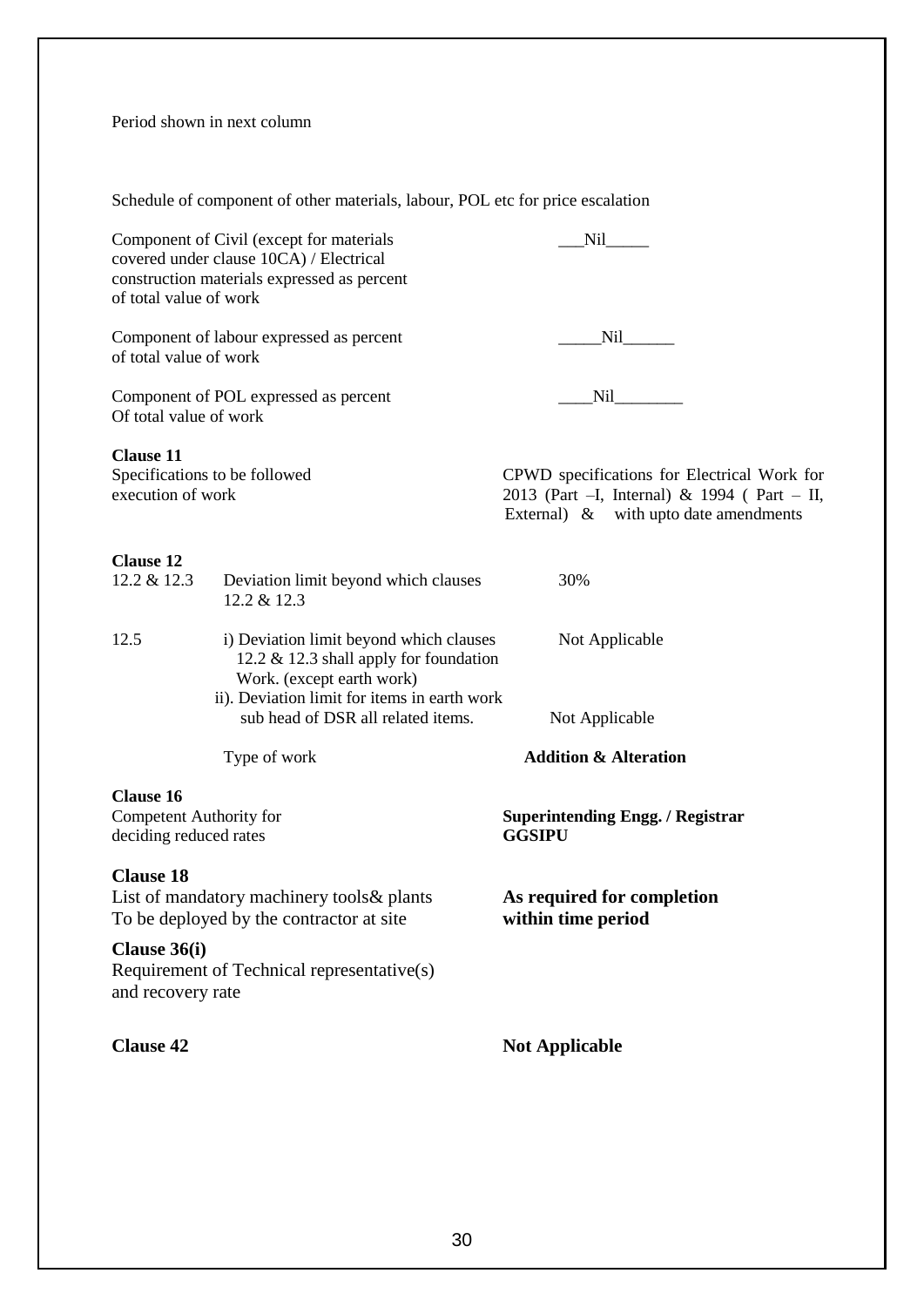# **Special Conditions & Technical Specifications**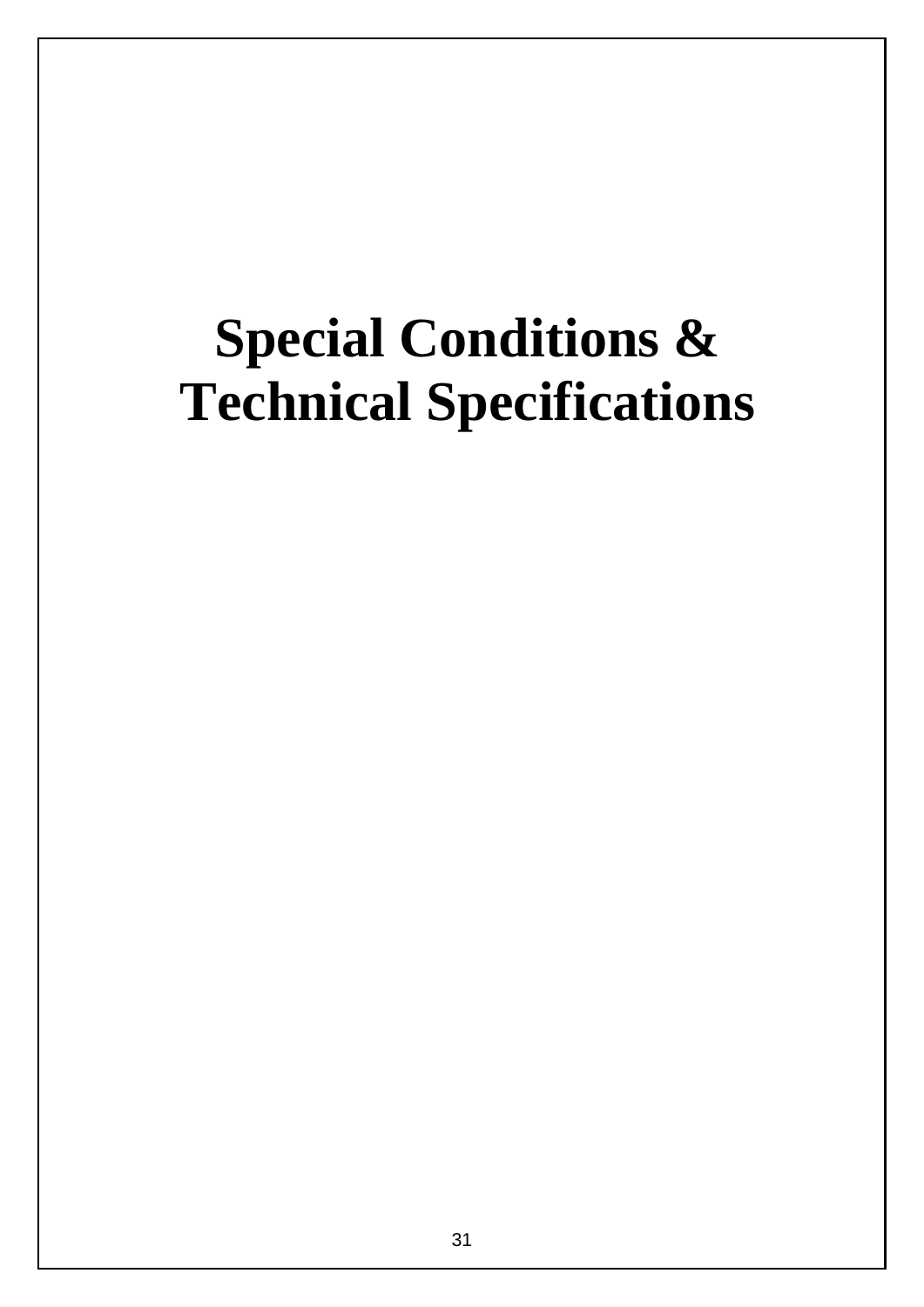#### **Special Conditions**

- 1.0 "CPWD Specifications" wherever appearing in this document would mean Latest edition of CPWD specifications with correction slips issued upto the last date of receipt of tender.
- 2.0 GCC 2014 referred in this document is Govt. of India Publication and is available in the market.
	- a) Form 8, General Rules and Directions and Conditions of Contract forming part of "GCC 2014" shall be superceeded by this document.
	- b) Wherever "President of India" is appearing in the GCC 2014 same shall be read as GGSIPU.
	- c) Wherever Superintending Engineer or Chief Engineer is appearing in GCC 2014, it may be read as Superintending Engineer, GGSIPU or Chief Engineer, GGSIPU/Registrar.
	- d) Wherever CPWD or PWD is appearing in GCC 2014, it may be read as GGSIPU.
- 3.0 Unless otherwise provided in the schedule of quantities the rates tendered by the contractor shall be all-inclusive and shall apply to all heights, levels, depths, leads, lifts including shafts, machine room  $\&$  stair cases. The rates for all items of work, unless clearly specified otherwise, shall include the cost of all labour, materials, and other inputs involved in the execution of the items.
- 4.0 No foreign exchange shall be made available by the department for the purpose of procurement of equipment, plants, machinery, materials of any kind or any other items required to be carried out in execution of work.
- 5.0 The contractor or his authorized representative should always be available at the site of work to take instructions from Engineer in charge, and ensure proper execution of work.
- 6.0 No work shall commence in the absence of contractor"s engineers and they shall certify in writing about the correctness of layout alignment and shall ensure stability of all structural work such as partition panel and other related items.
- 7.0 All work and materials brought and left upon the ground by the contractor or by his orders for the purpose of forming part of the works, are to be considered to be the property of the GGSIPU and the same are not to be removed or taken away by the contractor or any other person without consent in writing of the Engineer-in-charge but the GGSIPU is not to be in any way responsible for any loss or damage which may happen to or in respect of any such work or materials either by the same being lost or damaged by weather or otherwise.
- 8.0 The contractor shall execute the different items simultaneously, as far as possible, so that minimum breakage and repairs are involved.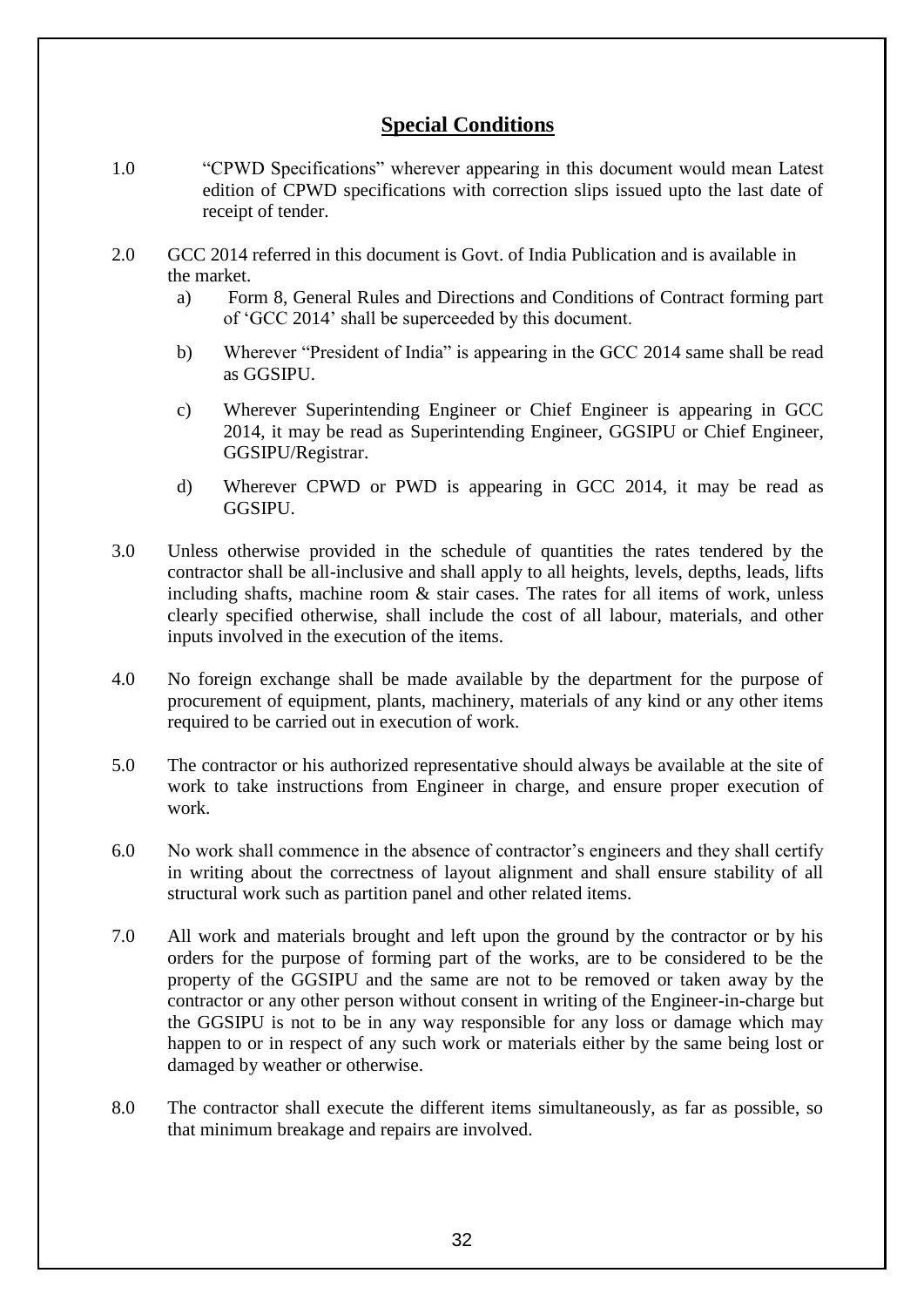- 9.0 The contractor shall take all necessary precautions to prevent any nuisance or inconvenience to the owners, tenants of adjacent properties and to the public in general and to prevent any damage to such properties and any pollution of environment and waterways. He shall make good at his own cost and to the satisfaction of the Engineerin-Charge, any damage to public or private property whatsoever caused by the execution of the work or by traffic brought thereon by the contractor. Utmost care shall be taken to keep the noise level to the barest minimum so that no disturbance as far as possible is caused to the occupants/users of adjoining buildings.
- 10.0 The contractor shall be responsible for watch and ward of all the works, equipment and various materials till complete handing over of works.
- 11.0 Wherever any reference to any Indian Standards Specification occurs in the documents relating to this contract the same shall be inclusive of all amendments issued their to or revisions there of if any, upto the date of receipt of tenders.
- 12.0 The rates quoted by the contractor shall be all inclusive keeping in mind the specifications, special conditions and technical specifications and nothing extra shall be payable whatsoever, unless otherwise specified.
- 13.0 If the work is carried out in more than one shifts or during night to meet the time period of completion, nothing extra shall be paid on this account.
- 14.0 The contractor shall be bound to follow the instruction and restrictions imposed by the Administration / Police authorities on the working and movement of labour / material / vehicles etc and nothing extra shall be paid on this account.
- 15.0 All the materials are to be got approved from the Engineer-in-Charge before using the same in the work.
- 16.0 The electrical work will be carried out in accordance with the General Specifications 2013 for electrical works in (part I) internal, CPWD specifications 1994 (part II) external, except as otherwise specified in the description of items given in the Schedule of Quantities or in the attached Technical Specification while complying in all respects with the requirements of the latest Indian Electricity Rules in force at the time of execution.
- 17.0 The contractor shall employ adequate labour to complete the work within the stipulated time and make his own arrangements for storage of materials etc.
- 18.0 All tender rates will include the cost of materials, erection, connections, labour, supervision, tools, plant, transport, all taxes, duties, contingencies, breakage, wastage, sundries, i.e. should be for an item complete in all respects.
- 19.0 The pump should be of good quality and agency shall ensure running of pump during the currency of agreement.
- 20.0 In case a default is noticed pump should be repaired/replaced within 4 hours failing which penalty replaced at the rate of Rs.2000/day per pump will be levied.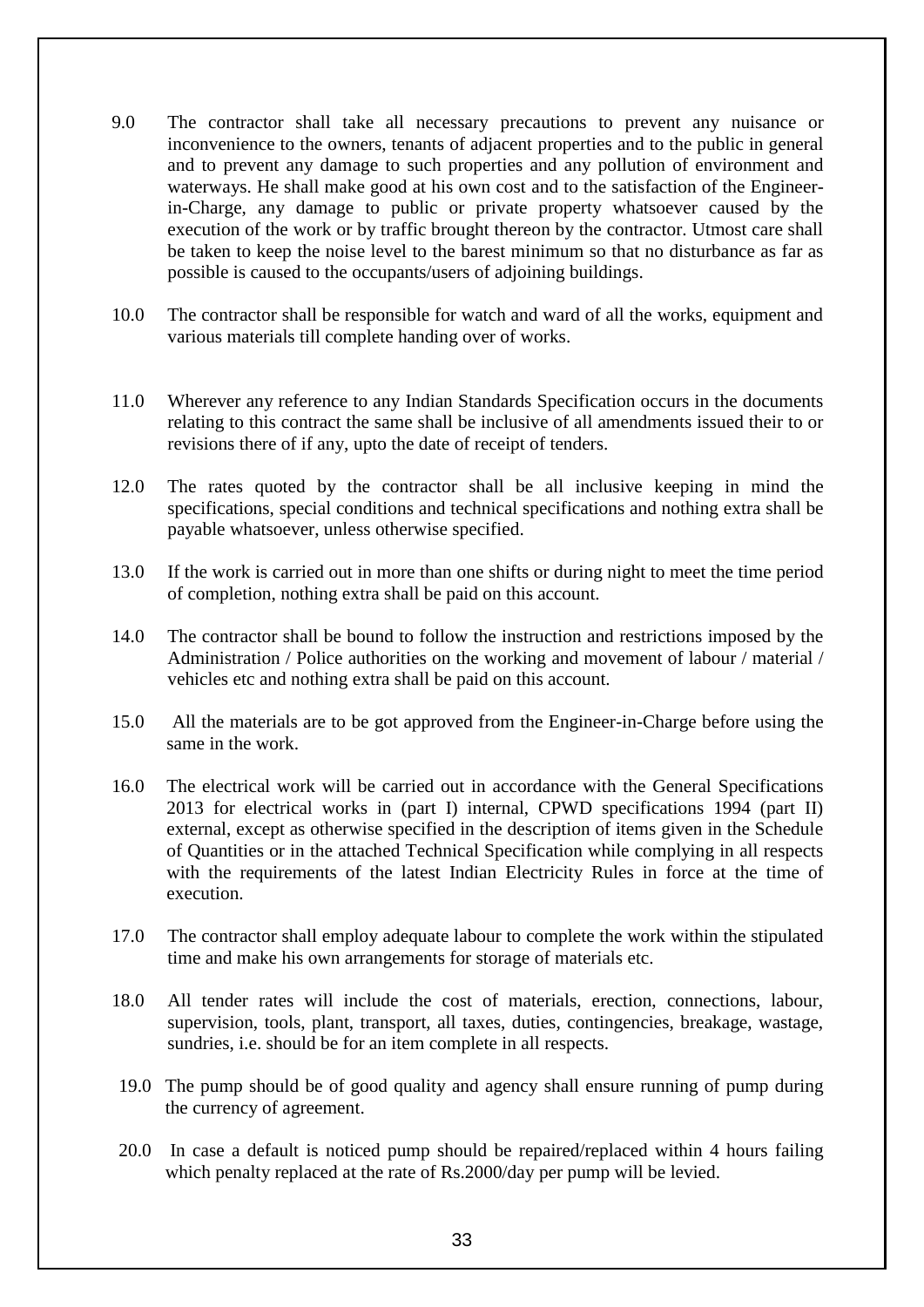- 21.0 The installation and commissioning of pump shall be done by agency.
- 22.0 In case the pump is removed for repairs all activities of removal, loading/unloading, transportation, repair and refixing repaired pump shall be responsibility of the agency and nothing extra shall be payable.
- 23.0 In case the pump is taken outside for repairs, it should be replaced with other pump of same a higher capacity.
- 24.0 In case it is observed that pump is not operating at required capacity/efficiency, it will have to be replaced with another pump of required capacity failing which penalty of Rs.2000/- day will levied. The decision of Engineer-in-Charge will be final in this regard.
- 25.0 The agency has deploy the pumps within 7 days of being ordered to deploy the pumps after award of work

**EE/UWD**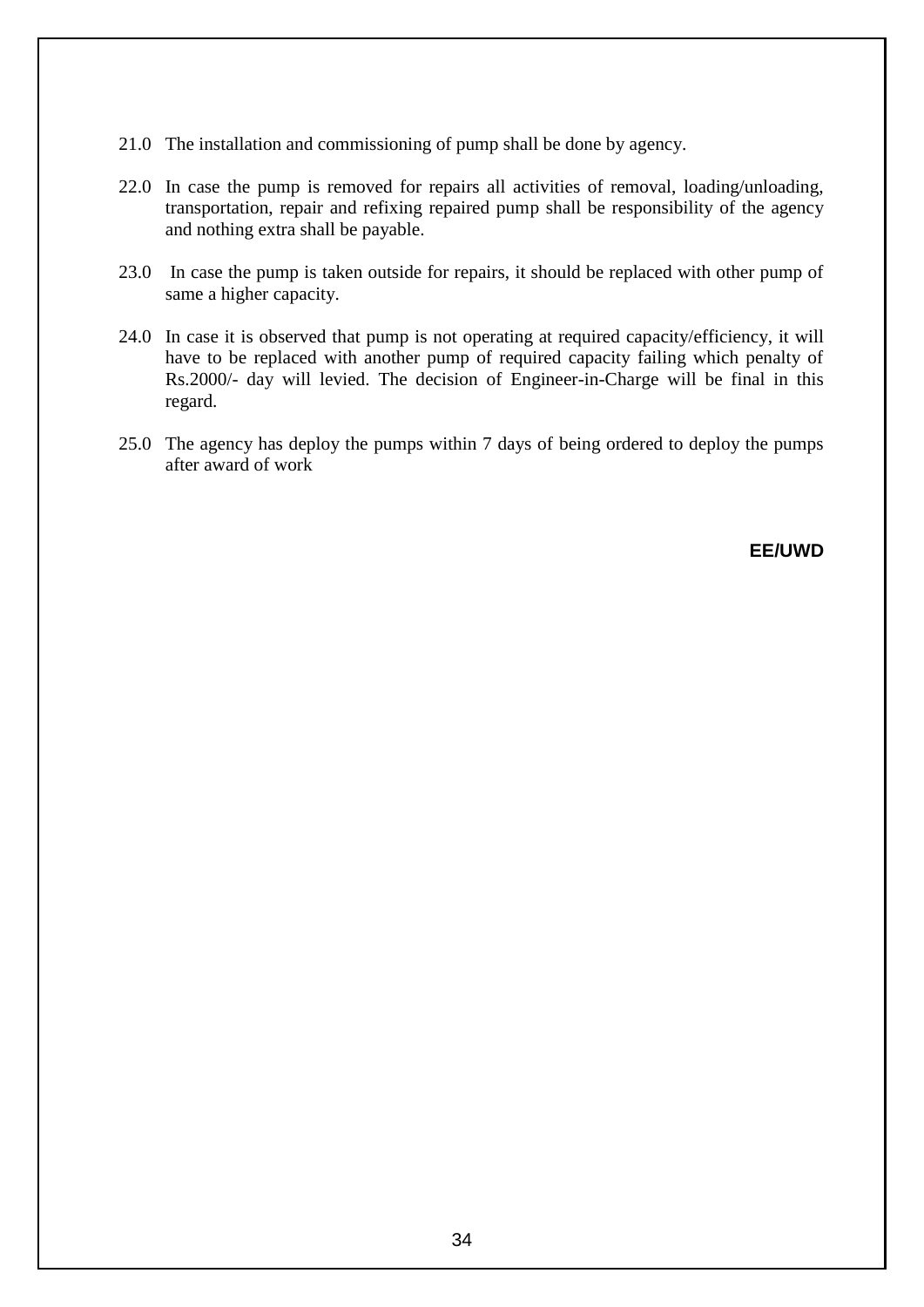# Volume II Schedule of Quantities